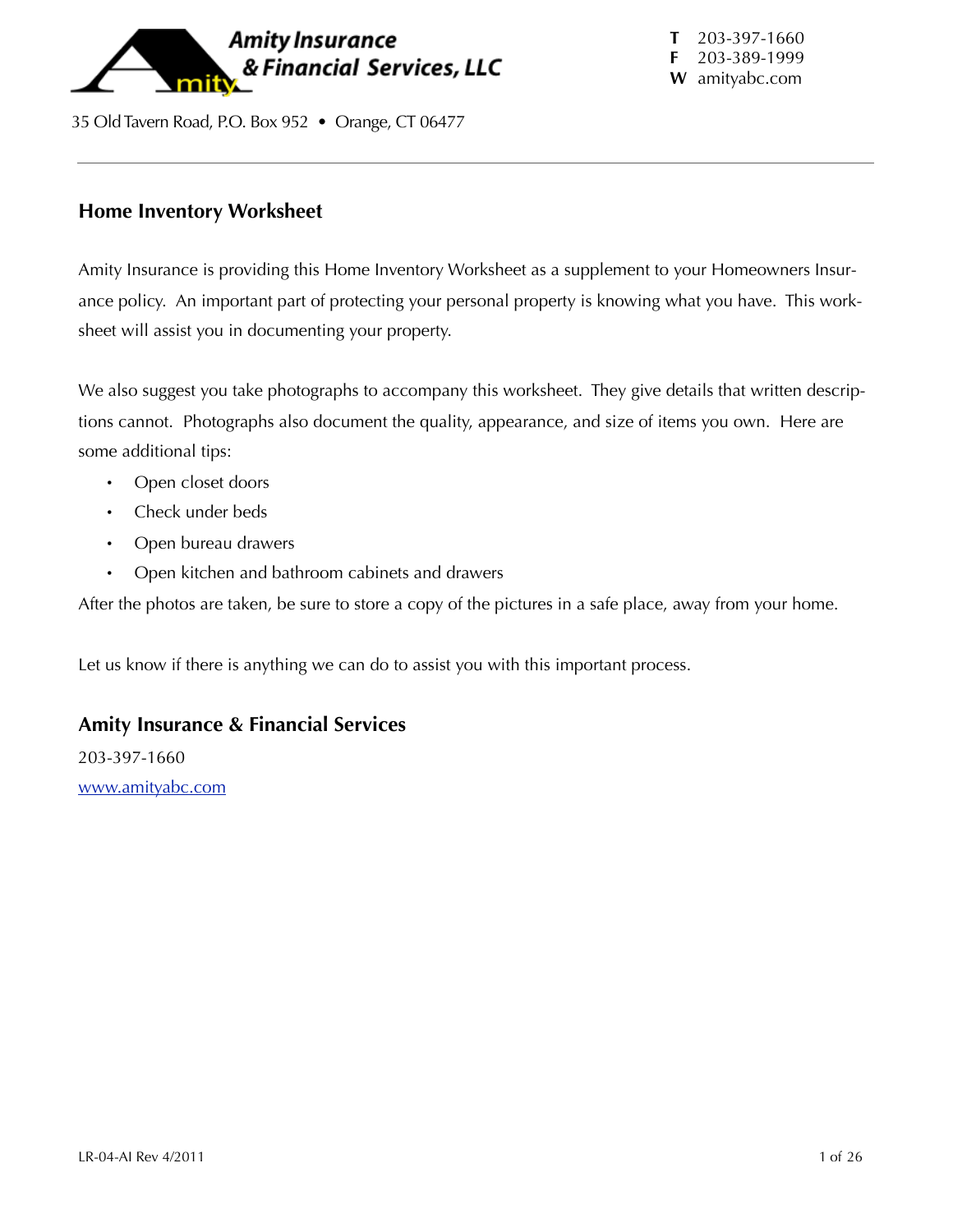# **Living room**

| Item                        | # of<br>items | Article /<br>model # | <b>Description</b> | <b>Date</b><br>purchased | <b>Price</b> | <b>Purchased</b><br>from |
|-----------------------------|---------------|----------------------|--------------------|--------------------------|--------------|--------------------------|
| Sofa                        |               |                      |                    |                          |              |                          |
| Chair                       |               |                      |                    |                          |              |                          |
| Lamps                       |               |                      |                    |                          |              |                          |
| Rugs                        |               |                      |                    |                          |              |                          |
| <b>Tables</b>               |               |                      |                    |                          |              |                          |
| Curtains                    |               |                      |                    |                          |              |                          |
| Draperies                   |               |                      |                    |                          |              |                          |
| Mirrors                     |               |                      |                    |                          |              |                          |
| Clocks                      |               |                      |                    |                          |              |                          |
| Radios                      |               |                      |                    |                          |              |                          |
| Piano / Organ               |               |                      |                    |                          |              |                          |
| Stereo                      |               |                      |                    |                          |              |                          |
| Pictures / wall<br>hangings |               |                      |                    |                          |              |                          |
| Desk                        |               |                      |                    |                          |              |                          |
| Fireplace                   |               |                      |                    |                          |              |                          |
| Equipment                   |               |                      |                    |                          |              |                          |
| Bookcase                    |               |                      |                    |                          |              |                          |
| Television                  |               |                      |                    |                          |              |                          |
| Video games                 |               |                      |                    |                          |              |                          |
| Tapes                       |               |                      |                    |                          |              |                          |
| CDs                         |               |                      |                    |                          |              |                          |
| DVD player                  |               |                      |                    |                          |              |                          |
| <b>DVDs</b>                 |               |                      |                    |                          |              |                          |
| Air conditioner             |               |                      |                    |                          |              |                          |
| Cabinet contents            |               |                      |                    |                          |              |                          |
| Books                       |               |                      |                    |                          |              |                          |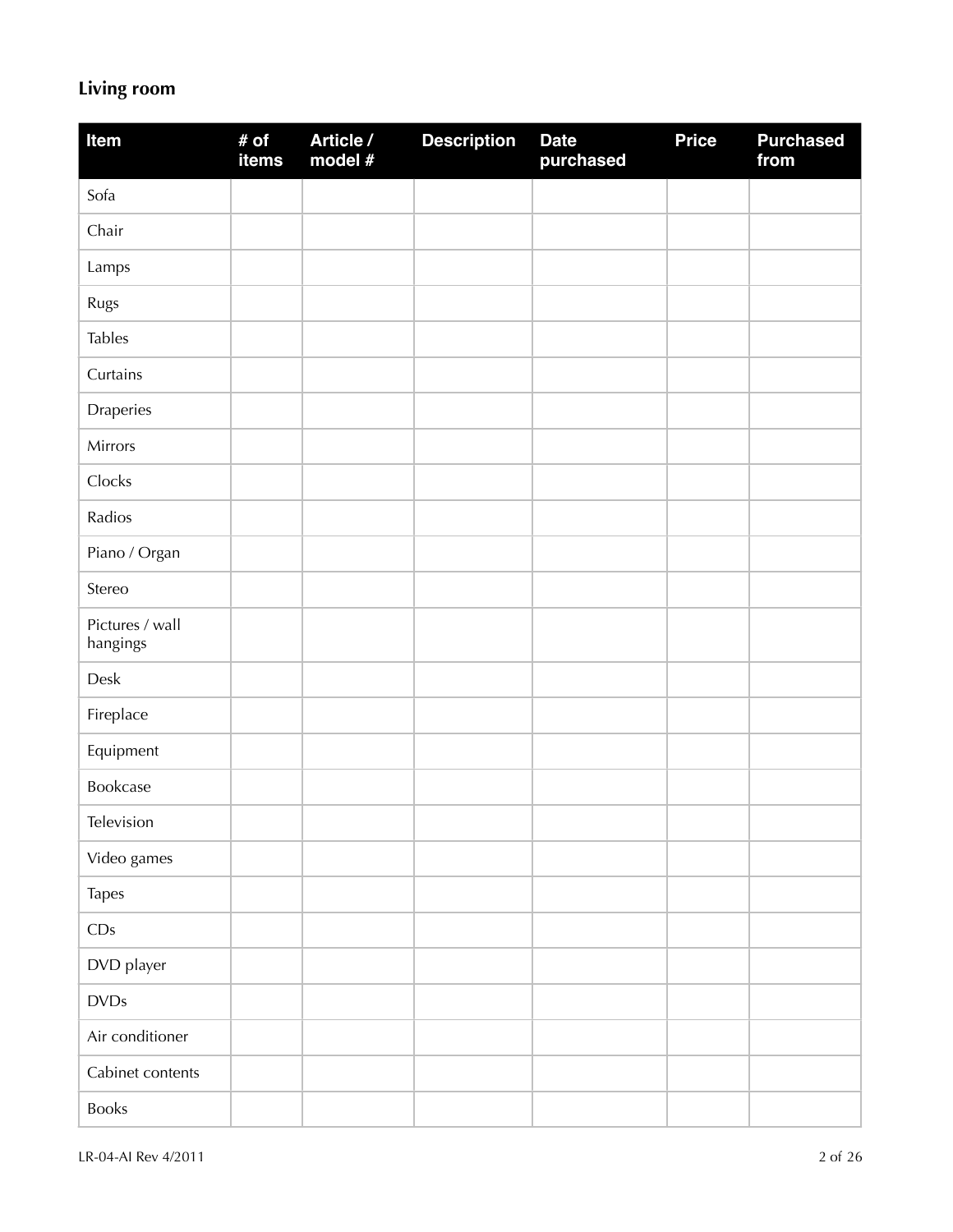| Item      | # of<br>items | Article /<br>model # | <b>Description</b> | Date<br>purchased | <b>Price</b> | <b>Purchased</b><br>from |
|-----------|---------------|----------------------|--------------------|-------------------|--------------|--------------------------|
| Camcorder |               |                      |                    |                   |              |                          |
| Plants    |               |                      |                    |                   |              |                          |
| Other     |               |                      |                    |                   |              |                          |
|           |               |                      |                    |                   |              |                          |
|           |               |                      |                    |                   |              |                          |
|           |               |                      |                    |                   |              |                          |
|           |               |                      |                    |                   |              |                          |
|           |               |                      |                    |                   |              |                          |
|           |               |                      |                    |                   |              |                          |
|           |               |                      |                    |                   |              |                          |
|           |               |                      |                    |                   |              |                          |
|           |               |                      |                    |                   |              |                          |
|           |               |                      |                    |                   |              |                          |
|           |               |                      |                    |                   |              |                          |
|           |               |                      |                    |                   |              |                          |
|           |               |                      |                    |                   |              |                          |
|           |               |                      |                    |                   |              |                          |
|           |               |                      |                    |                   |              |                          |
|           |               |                      |                    |                   |              |                          |
|           |               |                      |                    |                   |              |                          |
|           |               |                      |                    |                   |              |                          |
|           |               |                      |                    |                   |              |                          |
|           |               |                      |                    |                   |              |                          |
|           |               |                      |                    |                   |              |                          |
|           |               |                      |                    |                   |              |                          |
|           |               |                      |                    |                   |              |                          |
|           |               |                      |                    |                   |              |                          |
|           |               |                      |                    |                   |              |                          |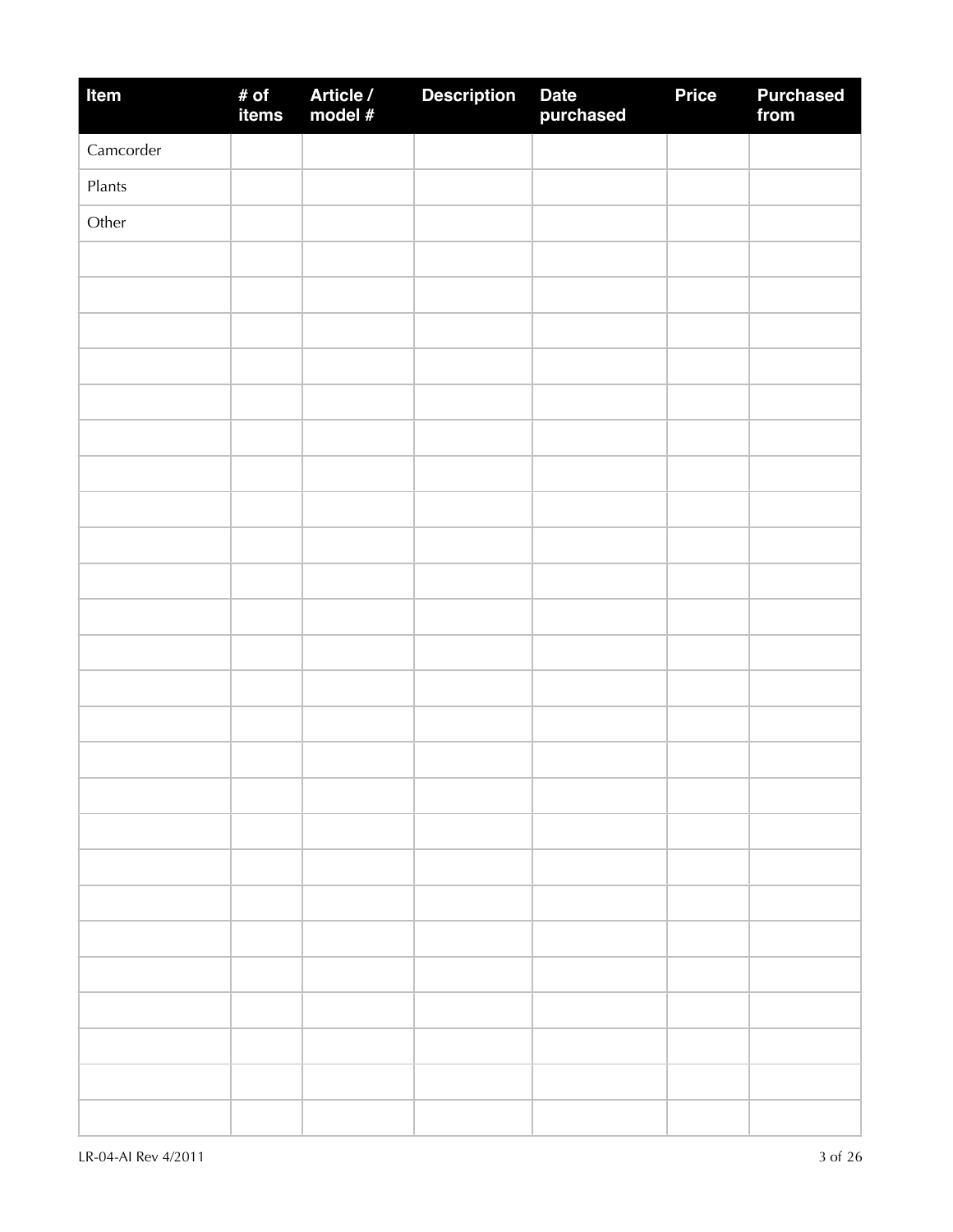## **Dining Room**

| <b>Item</b>                 | # of items           | Article /<br>model # | <b>Description</b> | <b>Date</b><br>purchased | Price | <b>Purchased</b><br>from |
|-----------------------------|----------------------|----------------------|--------------------|--------------------------|-------|--------------------------|
| <b>Buffet</b>               |                      |                      |                    |                          |       |                          |
| Chair                       |                      |                      |                    |                          |       |                          |
| Lamp                        |                      |                      |                    |                          |       |                          |
| Rug                         |                      |                      |                    |                          |       |                          |
| Table                       |                      |                      |                    |                          |       |                          |
| Curtains                    |                      |                      |                    |                          |       |                          |
| Draperies                   |                      |                      |                    |                          |       |                          |
| Mirror                      |                      |                      |                    |                          |       |                          |
| Clock                       |                      |                      |                    |                          |       |                          |
| China                       | see additional pages |                      |                    |                          |       |                          |
| Crystal                     | see additional pages |                      |                    |                          |       |                          |
| Linens                      |                      |                      |                    |                          |       |                          |
| Silver                      | see additional pages |                      |                    |                          |       |                          |
| Flatware                    | see additional pages |                      |                    |                          |       |                          |
| Pictures / wall<br>hangings |                      |                      |                    |                          |       |                          |
|                             |                      |                      |                    |                          |       |                          |
|                             |                      |                      |                    |                          |       |                          |
| China cabinet               |                      |                      |                    |                          |       |                          |
| Cabinet contents            |                      |                      |                    |                          |       |                          |
|                             |                      |                      |                    |                          |       |                          |
|                             |                      |                      |                    |                          |       |                          |
|                             |                      |                      |                    |                          |       |                          |
| Other                       |                      |                      |                    |                          |       |                          |
|                             |                      |                      |                    |                          |       |                          |
|                             |                      |                      |                    |                          |       |                          |
|                             |                      |                      |                    |                          |       |                          |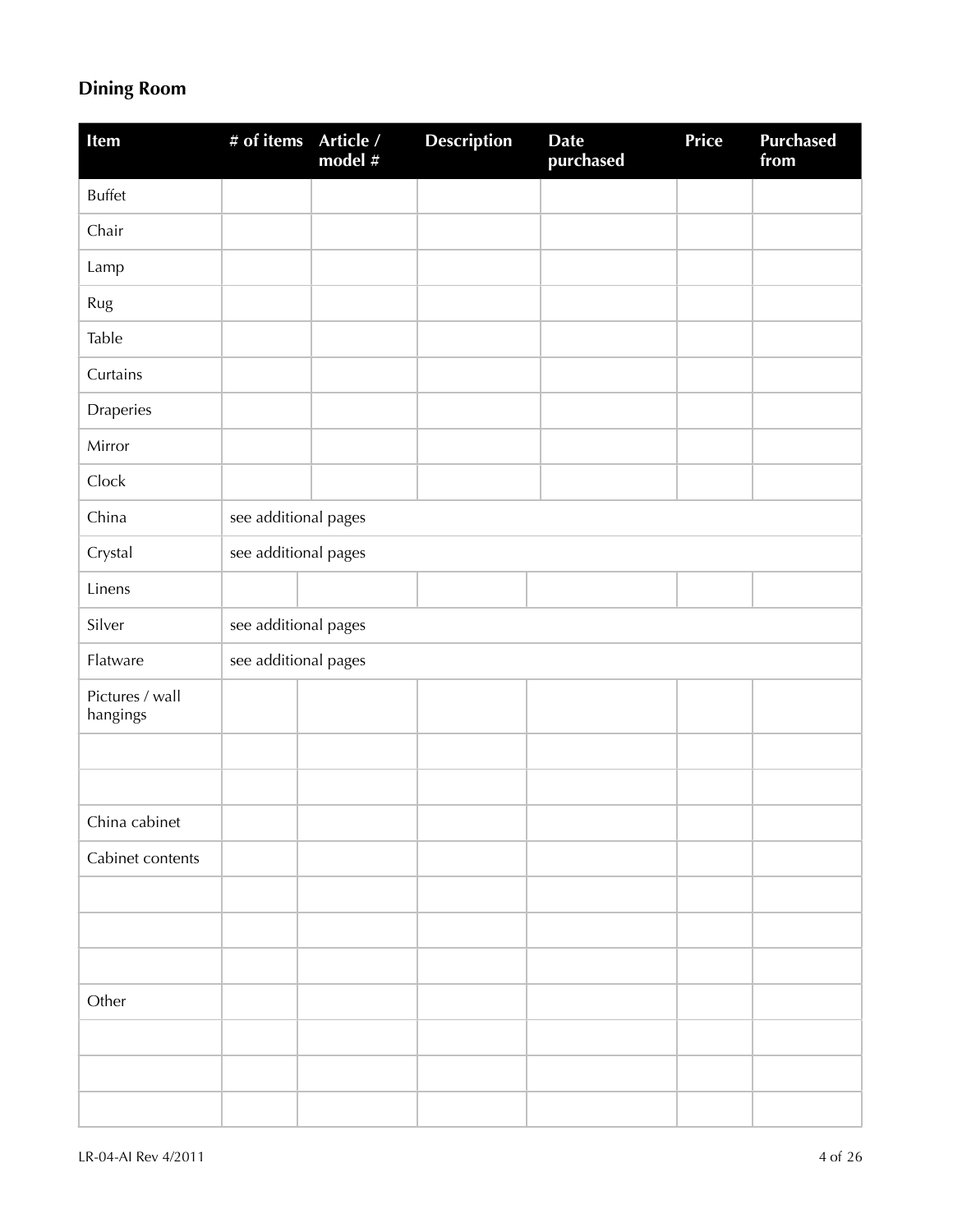## **China / Crystal / Silver / Flatware**

| Item | # of<br>items | Article /<br>model # | Description | Date<br>purchased | Price | <b>Purchased</b><br>from |
|------|---------------|----------------------|-------------|-------------------|-------|--------------------------|
|      |               |                      |             |                   |       |                          |
|      |               |                      |             |                   |       |                          |
|      |               |                      |             |                   |       |                          |
|      |               |                      |             |                   |       |                          |
|      |               |                      |             |                   |       |                          |
|      |               |                      |             |                   |       |                          |
|      |               |                      |             |                   |       |                          |
|      |               |                      |             |                   |       |                          |
|      |               |                      |             |                   |       |                          |
|      |               |                      |             |                   |       |                          |
|      |               |                      |             |                   |       |                          |
|      |               |                      |             |                   |       |                          |
|      |               |                      |             |                   |       |                          |
|      |               |                      |             |                   |       |                          |
|      |               |                      |             |                   |       |                          |
|      |               |                      |             |                   |       |                          |
|      |               |                      |             |                   |       |                          |
|      |               |                      |             |                   |       |                          |
|      |               |                      |             |                   |       |                          |
|      |               |                      |             |                   |       |                          |
|      |               |                      |             |                   |       |                          |
|      |               |                      |             |                   |       |                          |
|      |               |                      |             |                   |       |                          |
|      |               |                      |             |                   |       |                          |
|      |               |                      |             |                   |       |                          |
|      |               |                      |             |                   |       |                          |
|      |               |                      |             |                   |       |                          |
|      |               |                      |             |                   |       |                          |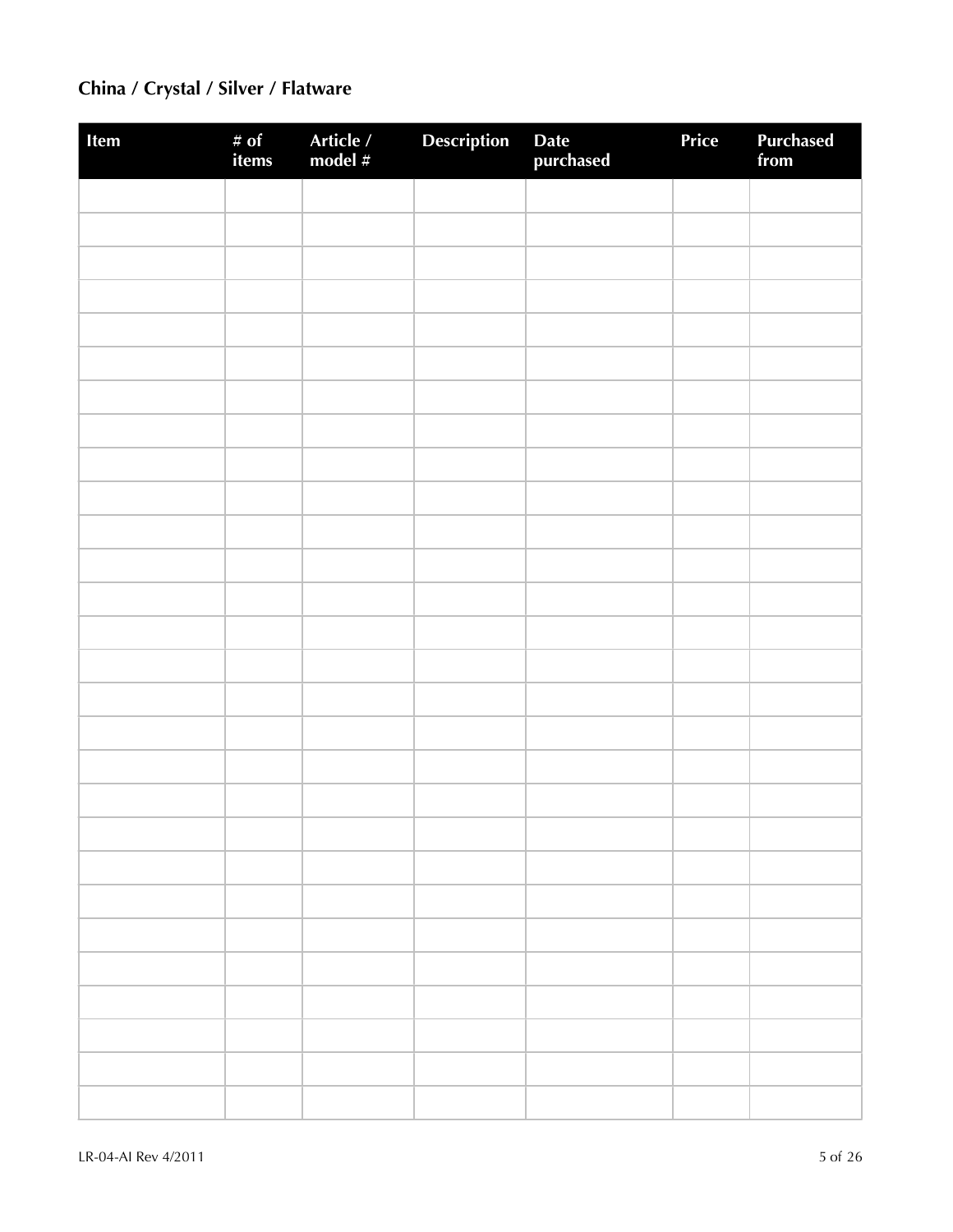### **Bedroom 1**

| Item                        | # of<br>items | Article /<br>model # | <b>Description</b> | <b>Date</b><br>purchased | <b>Price</b> | <b>Purchased</b><br>from |
|-----------------------------|---------------|----------------------|--------------------|--------------------------|--------------|--------------------------|
| Headboard                   |               |                      |                    |                          |              |                          |
| Mattress                    |               |                      |                    |                          |              |                          |
| <b>Box Spring</b>           |               |                      |                    |                          |              |                          |
| Chairs                      |               |                      |                    |                          |              |                          |
| <b>Dressers</b>             |               |                      |                    |                          |              |                          |
| Rugs                        |               |                      |                    |                          |              |                          |
| <b>Tables</b>               |               |                      |                    |                          |              |                          |
| Curtains                    |               |                      |                    |                          |              |                          |
| <b>Drapes</b>               |               |                      |                    |                          |              |                          |
| Mirrors                     |               |                      |                    |                          |              |                          |
| Clocks                      |               |                      |                    |                          |              |                          |
| Radios                      |               |                      |                    |                          |              |                          |
| Linens                      |               |                      |                    |                          |              |                          |
| Desk                        |               |                      |                    |                          |              |                          |
| Nightstands                 |               |                      |                    |                          |              |                          |
| Lamps                       |               |                      |                    |                          |              |                          |
| Pictures/wall hang-<br>ings |               |                      |                    |                          |              |                          |
|                             |               |                      |                    |                          |              |                          |
|                             |               |                      |                    |                          |              |                          |
| Television                  |               |                      |                    |                          |              |                          |
| ${\sf VCR}$                 |               |                      |                    |                          |              |                          |
| DVD Player                  |               |                      |                    |                          |              |                          |
| Bric-a-brac                 |               |                      |                    |                          |              |                          |
|                             |               |                      |                    |                          |              |                          |
|                             |               |                      |                    |                          |              |                          |
|                             |               |                      |                    |                          |              |                          |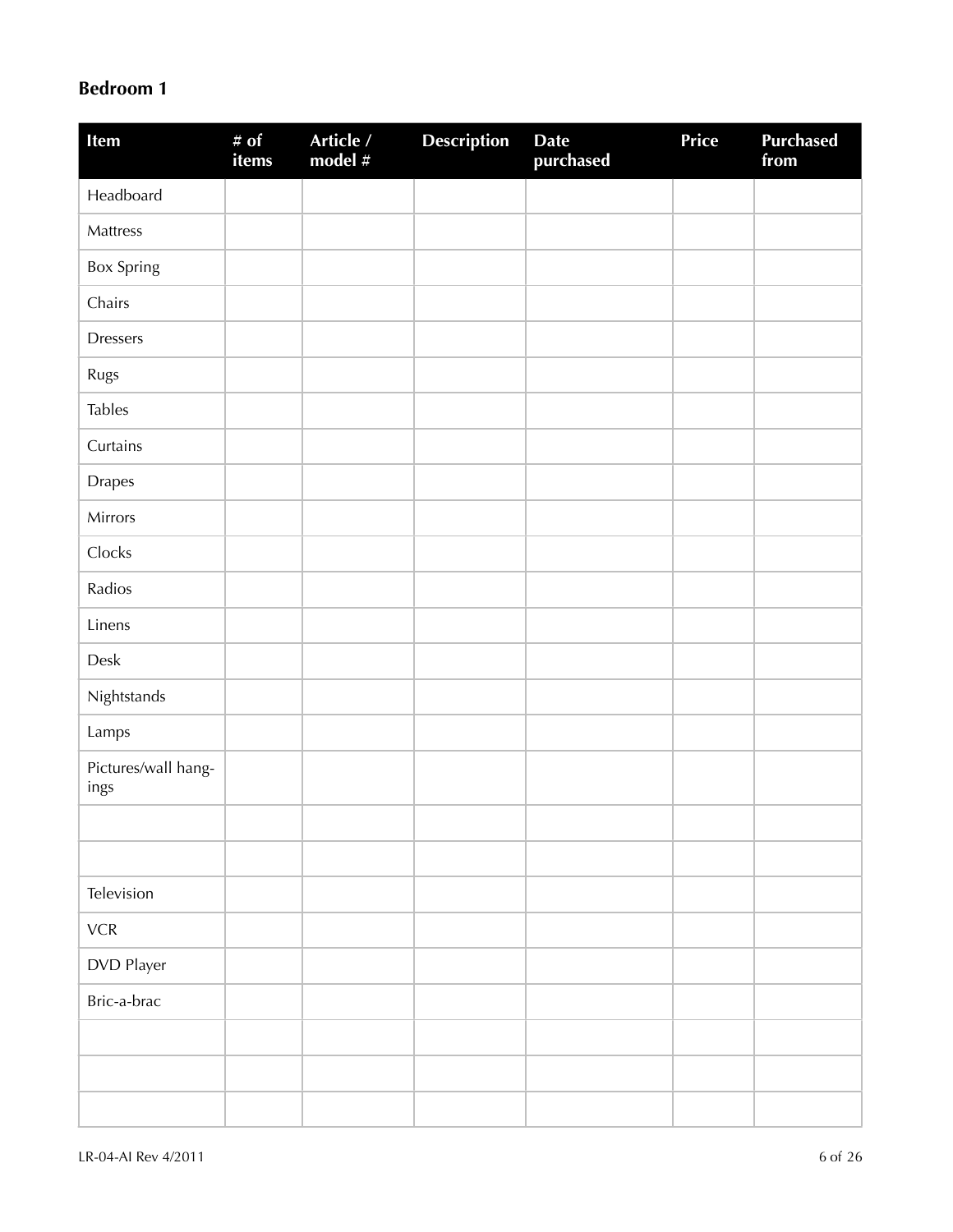| Item  | # of<br>items | Article /<br>model # | <b>Description</b> | Date<br>purchased | Price | Purchased<br>from |
|-------|---------------|----------------------|--------------------|-------------------|-------|-------------------|
| Other |               |                      |                    |                   |       |                   |
|       |               |                      |                    |                   |       |                   |
|       |               |                      |                    |                   |       |                   |
|       |               |                      |                    |                   |       |                   |
|       |               |                      |                    |                   |       |                   |
|       |               |                      |                    |                   |       |                   |
|       |               |                      |                    |                   |       |                   |
|       |               |                      |                    |                   |       |                   |
|       |               |                      |                    |                   |       |                   |
|       |               |                      |                    |                   |       |                   |
|       |               |                      |                    |                   |       |                   |
|       |               |                      |                    |                   |       |                   |
|       |               |                      |                    |                   |       |                   |
|       |               |                      |                    |                   |       |                   |
|       |               |                      |                    |                   |       |                   |
|       |               |                      |                    |                   |       |                   |
|       |               |                      |                    |                   |       |                   |
|       |               |                      |                    |                   |       |                   |
|       |               |                      |                    |                   |       |                   |
|       |               |                      |                    |                   |       |                   |
|       |               |                      |                    |                   |       |                   |
|       |               |                      |                    |                   |       |                   |
|       |               |                      |                    |                   |       |                   |
|       |               |                      |                    |                   |       |                   |
|       |               |                      |                    |                   |       |                   |
|       |               |                      |                    |                   |       |                   |
|       |               |                      |                    |                   |       |                   |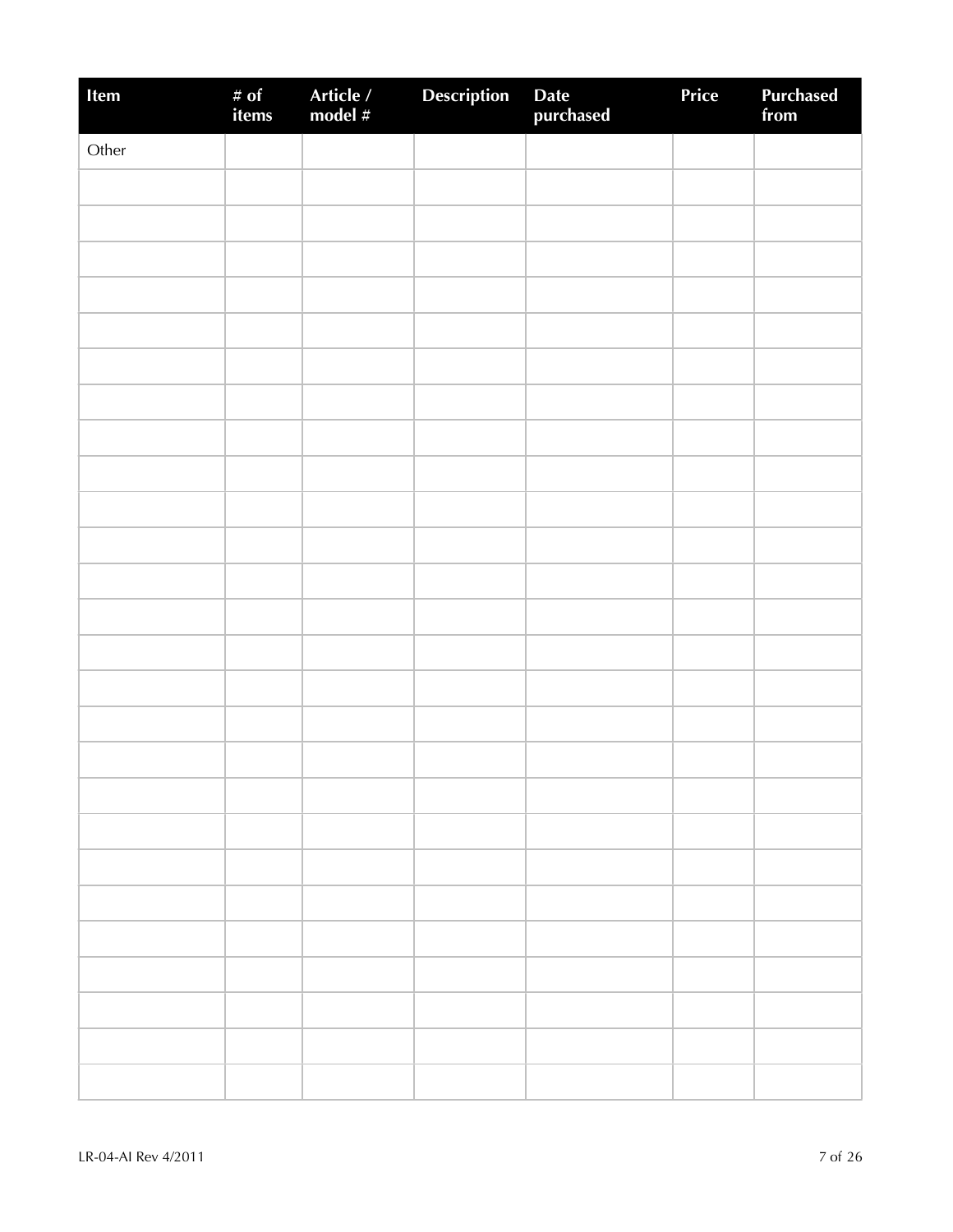### **Bedroom 2**

| Item                        | # of<br>items | Article /<br>model $#$ | <b>Description</b> | <b>Date</b><br>purchased | Price | <b>Purchased</b><br>from |
|-----------------------------|---------------|------------------------|--------------------|--------------------------|-------|--------------------------|
| Headboard                   |               |                        |                    |                          |       |                          |
| Mattress                    |               |                        |                    |                          |       |                          |
| Box Spring                  |               |                        |                    |                          |       |                          |
| Chairs                      |               |                        |                    |                          |       |                          |
| <b>Dressers</b>             |               |                        |                    |                          |       |                          |
| Rugs                        |               |                        |                    |                          |       |                          |
| <b>Tables</b>               |               |                        |                    |                          |       |                          |
| Curtains                    |               |                        |                    |                          |       |                          |
| Drapes                      |               |                        |                    |                          |       |                          |
| Mirrors                     |               |                        |                    |                          |       |                          |
| Clocks                      |               |                        |                    |                          |       |                          |
| Radios                      |               |                        |                    |                          |       |                          |
| Linens                      |               |                        |                    |                          |       |                          |
| Desk                        |               |                        |                    |                          |       |                          |
| Nightstands                 |               |                        |                    |                          |       |                          |
| Lamps                       |               |                        |                    |                          |       |                          |
| Pictures/wall hang-<br>ings |               |                        |                    |                          |       |                          |
|                             |               |                        |                    |                          |       |                          |
|                             |               |                        |                    |                          |       |                          |
| Television                  |               |                        |                    |                          |       |                          |
| ${\sf VCR}$                 |               |                        |                    |                          |       |                          |
| DVD Player                  |               |                        |                    |                          |       |                          |
| Bric-a-brac                 |               |                        |                    |                          |       |                          |
|                             |               |                        |                    |                          |       |                          |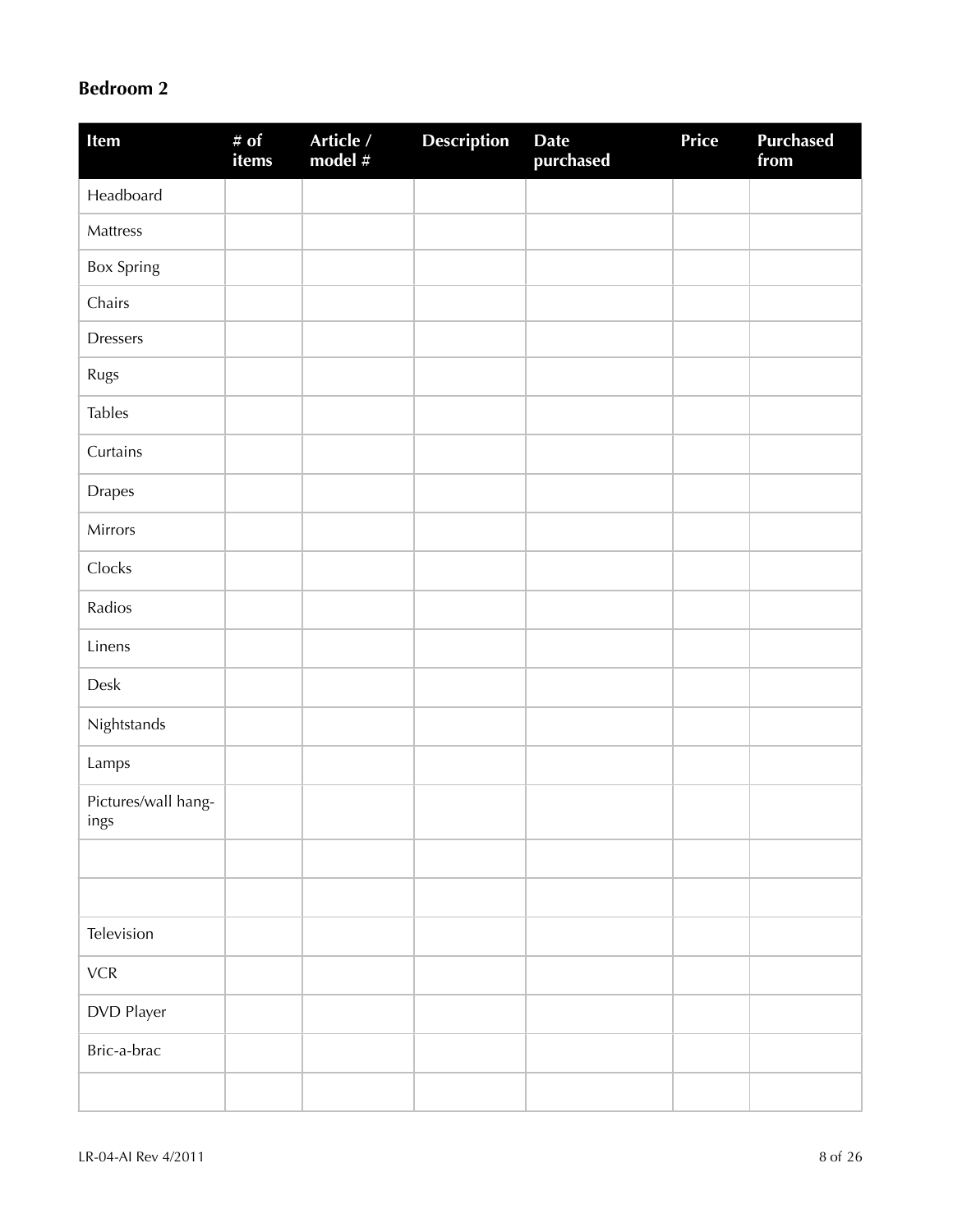| Item  | # of<br>items | Article /<br>model # | Description | Date<br>purchased | Price | <b>Purchased</b><br>from |
|-------|---------------|----------------------|-------------|-------------------|-------|--------------------------|
| Other |               |                      |             |                   |       |                          |
|       |               |                      |             |                   |       |                          |
|       |               |                      |             |                   |       |                          |
|       |               |                      |             |                   |       |                          |
|       |               |                      |             |                   |       |                          |
|       |               |                      |             |                   |       |                          |
|       |               |                      |             |                   |       |                          |
|       |               |                      |             |                   |       |                          |
|       |               |                      |             |                   |       |                          |
|       |               |                      |             |                   |       |                          |
|       |               |                      |             |                   |       |                          |
|       |               |                      |             |                   |       |                          |
|       |               |                      |             |                   |       |                          |
|       |               |                      |             |                   |       |                          |
|       |               |                      |             |                   |       |                          |
|       |               |                      |             |                   |       |                          |
|       |               |                      |             |                   |       |                          |
|       |               |                      |             |                   |       |                          |
|       |               |                      |             |                   |       |                          |
|       |               |                      |             |                   |       |                          |
|       |               |                      |             |                   |       |                          |
|       |               |                      |             |                   |       |                          |
|       |               |                      |             |                   |       |                          |
|       |               |                      |             |                   |       |                          |
|       |               |                      |             |                   |       |                          |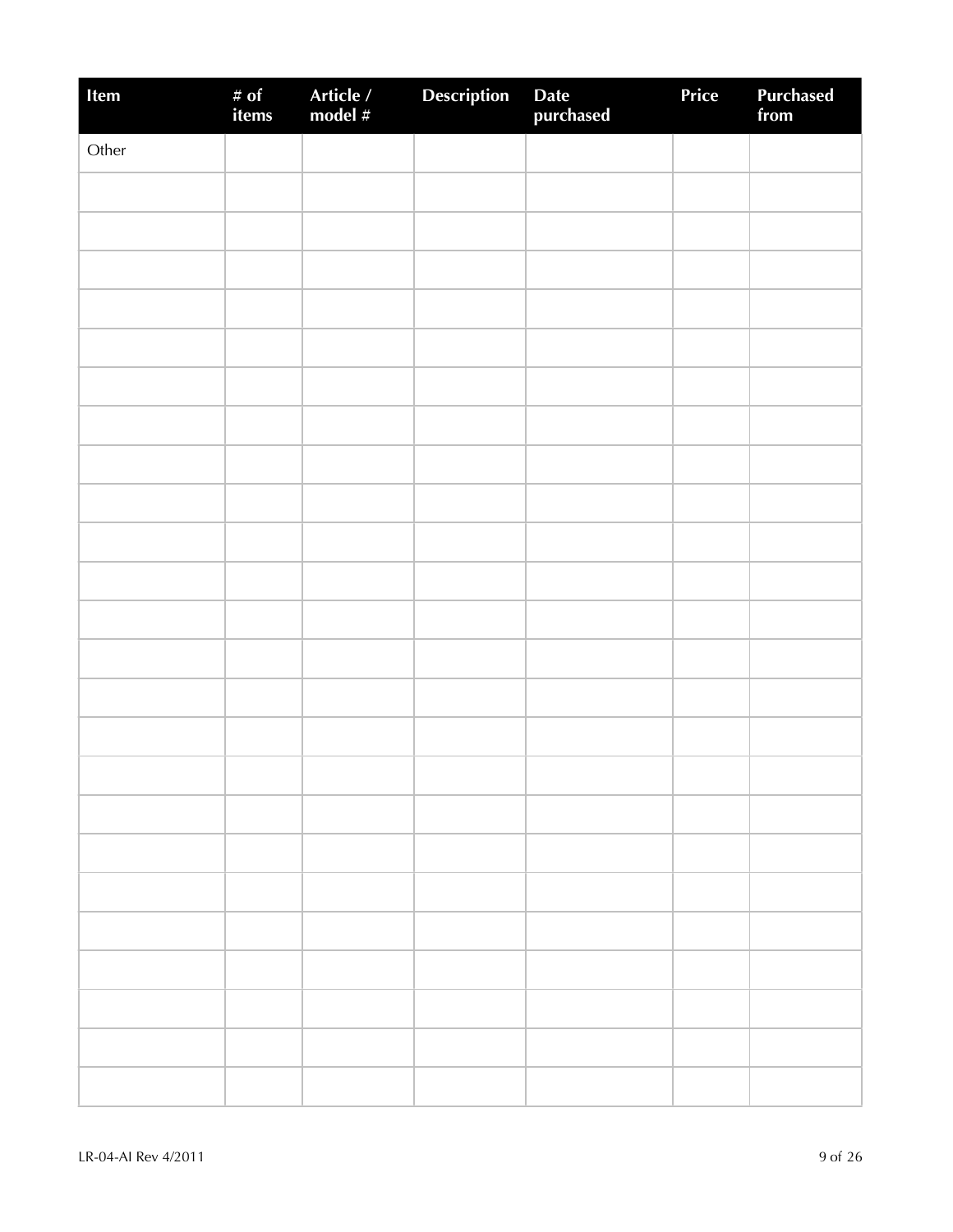#### **Bedroom 3**

| Item                        | # $of$<br>items | Article /<br>model # | <b>Description</b> | <b>Date</b><br>purchased | Price | <b>Purchased</b><br>from |
|-----------------------------|-----------------|----------------------|--------------------|--------------------------|-------|--------------------------|
| Headboard                   |                 |                      |                    |                          |       |                          |
| Mattress                    |                 |                      |                    |                          |       |                          |
| <b>Box Spring</b>           |                 |                      |                    |                          |       |                          |
| Chairs                      |                 |                      |                    |                          |       |                          |
| <b>Dressers</b>             |                 |                      |                    |                          |       |                          |
| Rugs                        |                 |                      |                    |                          |       |                          |
| <b>Tables</b>               |                 |                      |                    |                          |       |                          |
| Curtains                    |                 |                      |                    |                          |       |                          |
| Drapes                      |                 |                      |                    |                          |       |                          |
| Mirrors                     |                 |                      |                    |                          |       |                          |
| Clocks                      |                 |                      |                    |                          |       |                          |
| Radios                      |                 |                      |                    |                          |       |                          |
| Linens                      |                 |                      |                    |                          |       |                          |
| Desk                        |                 |                      |                    |                          |       |                          |
| Nightstands                 |                 |                      |                    |                          |       |                          |
| Lamps                       |                 |                      |                    |                          |       |                          |
| Pictures/wall hang-<br>ings |                 |                      |                    |                          |       |                          |
|                             |                 |                      |                    |                          |       |                          |
|                             |                 |                      |                    |                          |       |                          |
| Television                  |                 |                      |                    |                          |       |                          |
| ${\sf VCR}$                 |                 |                      |                    |                          |       |                          |
| DVD Player                  |                 |                      |                    |                          |       |                          |
| Bric-a-brac                 |                 |                      |                    |                          |       |                          |
|                             |                 |                      |                    |                          |       |                          |
|                             |                 |                      |                    |                          |       |                          |
|                             |                 |                      |                    |                          |       |                          |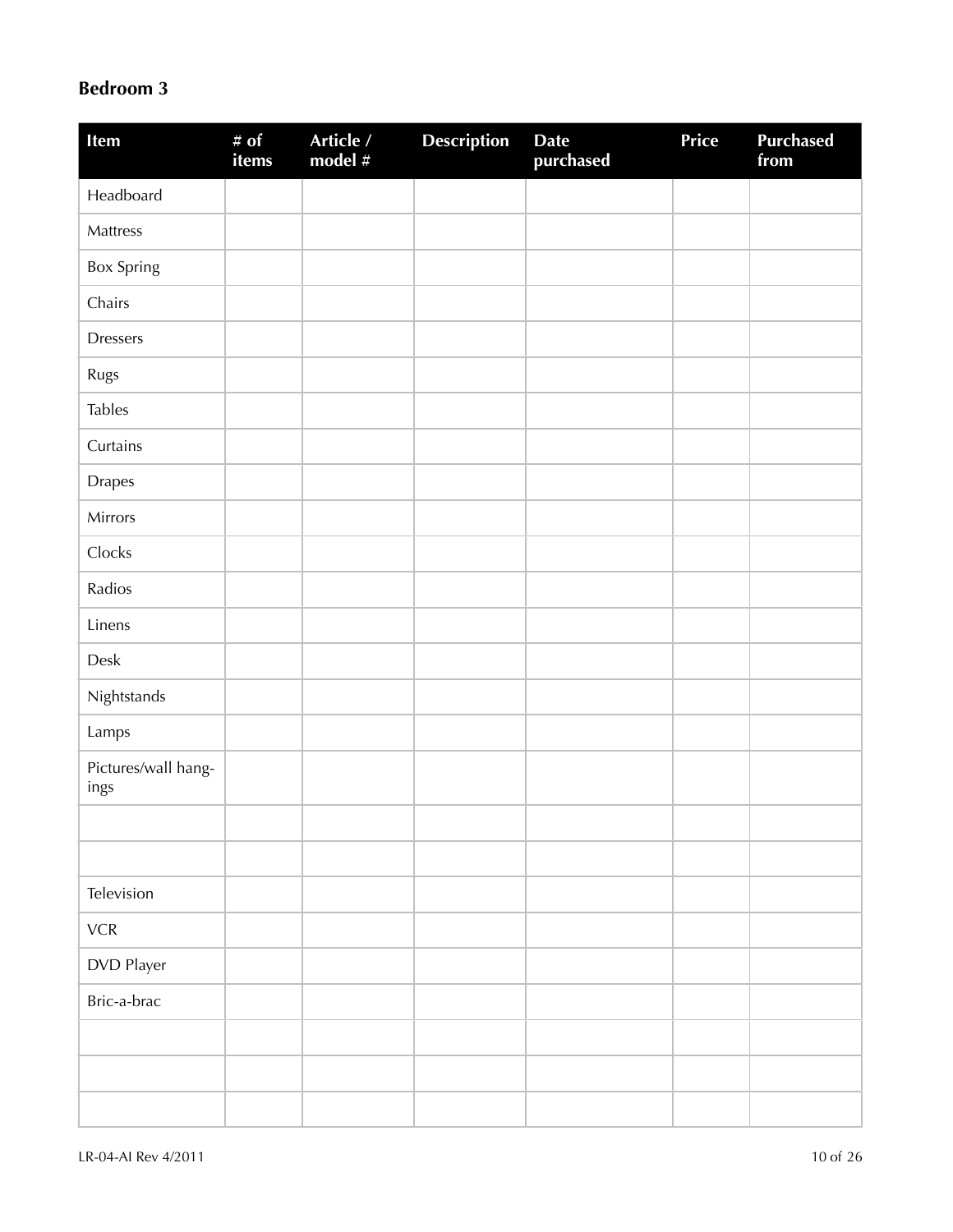| Item  | # of<br>items | Article /<br>model # | Description | Date<br>purchased | Price | Purchased<br>from |
|-------|---------------|----------------------|-------------|-------------------|-------|-------------------|
| Other |               |                      |             |                   |       |                   |
|       |               |                      |             |                   |       |                   |
|       |               |                      |             |                   |       |                   |
|       |               |                      |             |                   |       |                   |
|       |               |                      |             |                   |       |                   |
|       |               |                      |             |                   |       |                   |
|       |               |                      |             |                   |       |                   |
|       |               |                      |             |                   |       |                   |
|       |               |                      |             |                   |       |                   |
|       |               |                      |             |                   |       |                   |
|       |               |                      |             |                   |       |                   |
|       |               |                      |             |                   |       |                   |
|       |               |                      |             |                   |       |                   |
|       |               |                      |             |                   |       |                   |
|       |               |                      |             |                   |       |                   |
|       |               |                      |             |                   |       |                   |
|       |               |                      |             |                   |       |                   |
|       |               |                      |             |                   |       |                   |
|       |               |                      |             |                   |       |                   |
|       |               |                      |             |                   |       |                   |
|       |               |                      |             |                   |       |                   |
|       |               |                      |             |                   |       |                   |
|       |               |                      |             |                   |       |                   |
|       |               |                      |             |                   |       |                   |
|       |               |                      |             |                   |       |                   |
|       |               |                      |             |                   |       |                   |
|       |               |                      |             |                   |       |                   |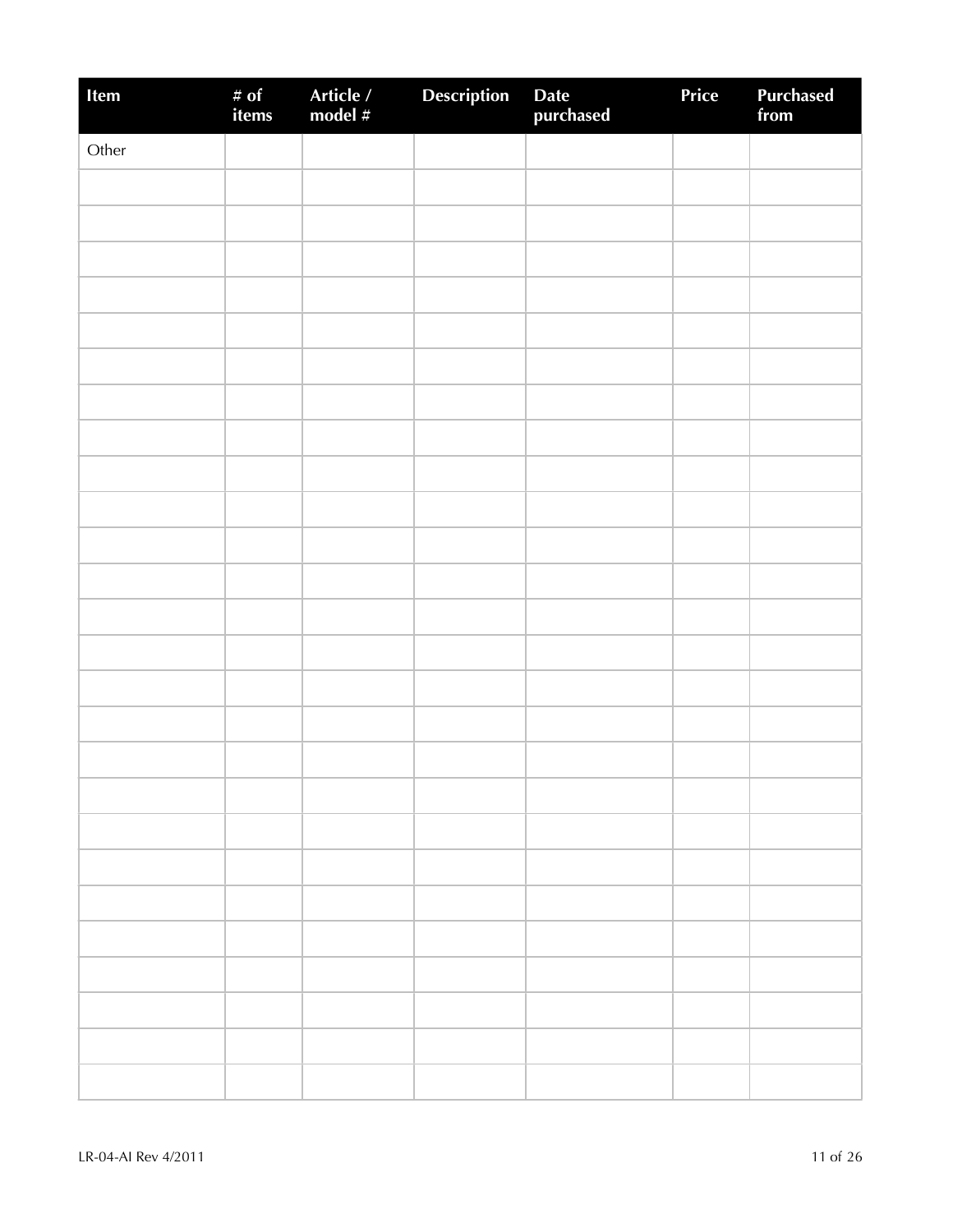## **Clothing / Shoes**

| Item | # of<br>items | Article /<br>model # | <b>Description</b> | Date<br>purchased | Price | Purchased<br>from |
|------|---------------|----------------------|--------------------|-------------------|-------|-------------------|
|      |               |                      |                    |                   |       |                   |
|      |               |                      |                    |                   |       |                   |
|      |               |                      |                    |                   |       |                   |
|      |               |                      |                    |                   |       |                   |
|      |               |                      |                    |                   |       |                   |
|      |               |                      |                    |                   |       |                   |
|      |               |                      |                    |                   |       |                   |
|      |               |                      |                    |                   |       |                   |
|      |               |                      |                    |                   |       |                   |
|      |               |                      |                    |                   |       |                   |
|      |               |                      |                    |                   |       |                   |
|      |               |                      |                    |                   |       |                   |
|      |               |                      |                    |                   |       |                   |
|      |               |                      |                    |                   |       |                   |
|      |               |                      |                    |                   |       |                   |
|      |               |                      |                    |                   |       |                   |
|      |               |                      |                    |                   |       |                   |
|      |               |                      |                    |                   |       |                   |
|      |               |                      |                    |                   |       |                   |
|      |               |                      |                    |                   |       |                   |
|      |               |                      |                    |                   |       |                   |
|      |               |                      |                    |                   |       |                   |
|      |               |                      |                    |                   |       |                   |
|      |               |                      |                    |                   |       |                   |
|      |               |                      |                    |                   |       |                   |
|      |               |                      |                    |                   |       |                   |
|      |               |                      |                    |                   |       |                   |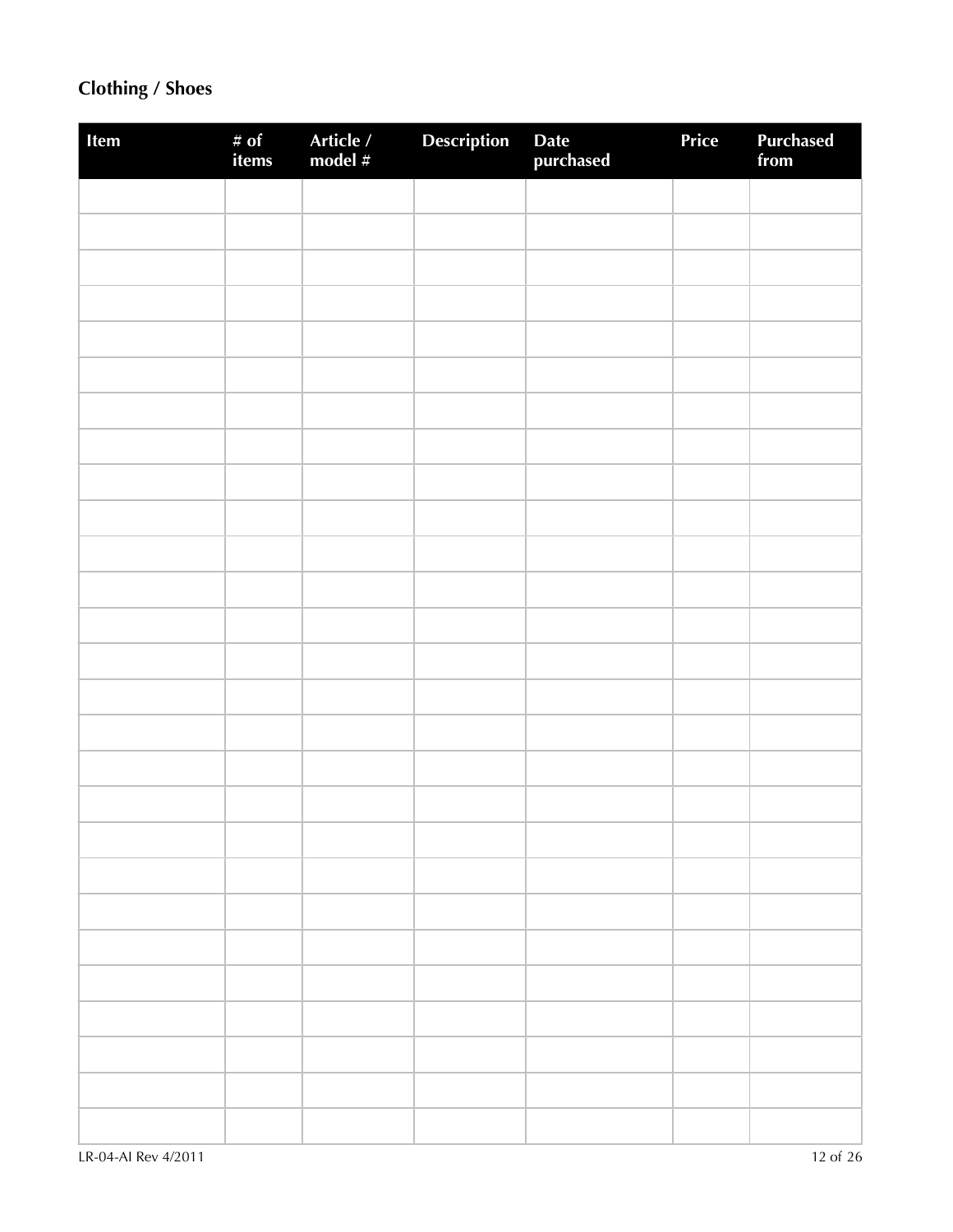### **Kitchen**

| Item               | # $of$<br>items | Article /<br>model # | <b>Description</b> | <b>Date</b><br>purchased | <b>Price</b> | <b>Purchased</b><br>from |
|--------------------|-----------------|----------------------|--------------------|--------------------------|--------------|--------------------------|
| Stove              |                 |                      |                    |                          |              |                          |
| Refrigerator       |                 |                      |                    |                          |              |                          |
| Dishwasher         |                 |                      |                    |                          |              |                          |
| Table              |                 |                      |                    |                          |              |                          |
| Chairs             |                 |                      |                    |                          |              |                          |
| Cabinets           |                 |                      |                    |                          |              |                          |
| Utensils           |                 | See additional pages |                    |                          |              |                          |
| Cutlery            |                 | See additional pages |                    |                          |              |                          |
| <b>Dishes</b>      |                 | See additional pages |                    |                          |              |                          |
| Glassware          |                 | See additional pages |                    |                          |              |                          |
| Microwave          |                 |                      |                    |                          |              |                          |
| Rotisserie         |                 |                      |                    |                          |              |                          |
| Food processor     |                 |                      |                    |                          |              |                          |
| Mixer              |                 |                      |                    |                          |              |                          |
| Blender            |                 |                      |                    |                          |              |                          |
| Radio              |                 |                      |                    |                          |              |                          |
| Clock              |                 |                      |                    |                          |              |                          |
| Television         |                 |                      |                    |                          |              |                          |
| Pots and pans      |                 | See additional pages |                    |                          |              |                          |
| Baking pans/dishes |                 | See additional pages |                    |                          |              |                          |
| Bowls              |                 | See additional pages |                    |                          |              |                          |
| Other appliances   |                 |                      |                    |                          |              |                          |
|                    |                 |                      |                    |                          |              |                          |
|                    |                 |                      |                    |                          |              |                          |
|                    |                 |                      |                    |                          |              |                          |
| Lighting           |                 |                      |                    |                          |              |                          |
|                    |                 |                      |                    |                          |              |                          |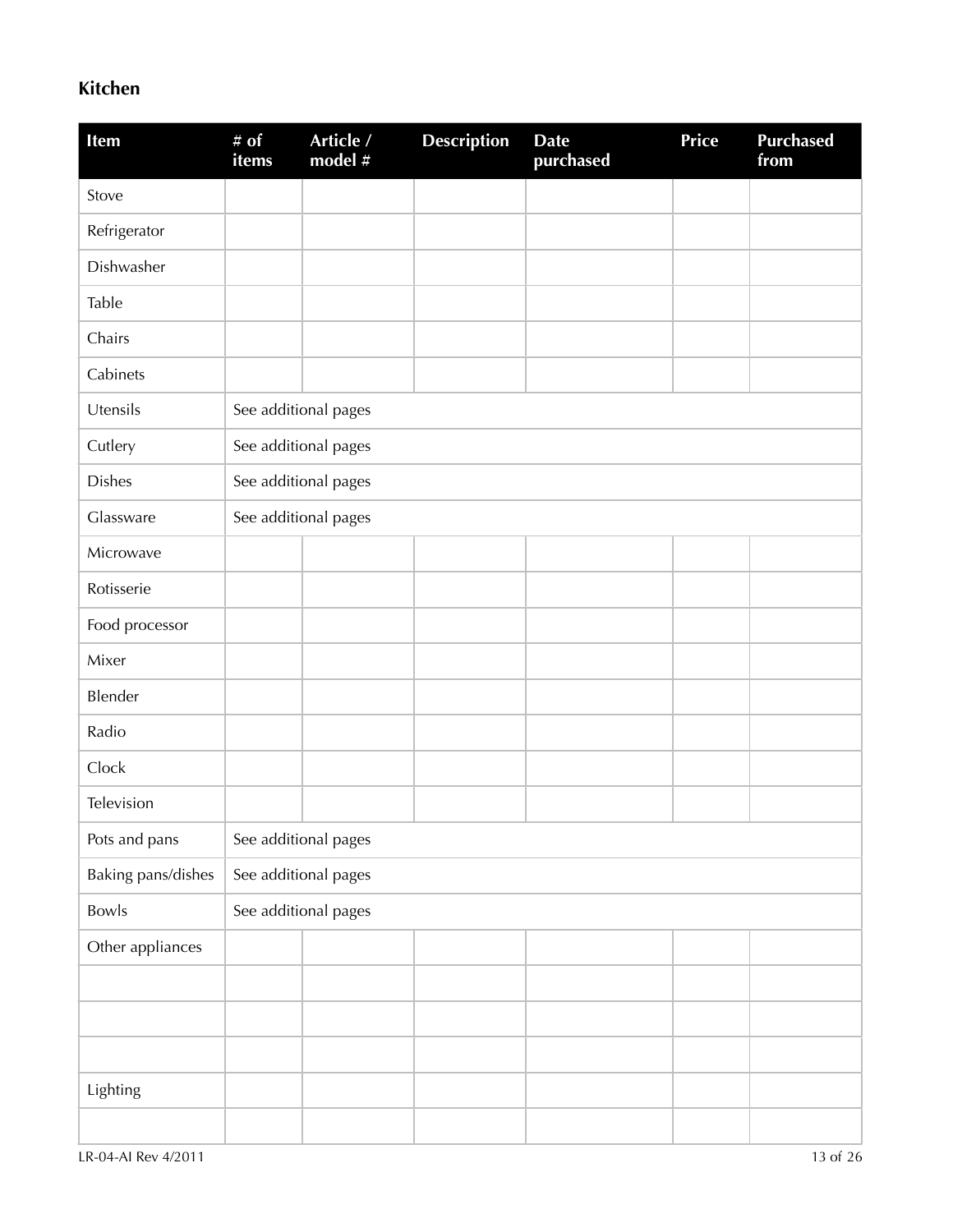| Item                        | # of<br>items | Article /<br>model # | <b>Description</b> | Date<br>purchased | Price | <b>Purchased</b><br>from |
|-----------------------------|---------------|----------------------|--------------------|-------------------|-------|--------------------------|
| Pictures/wall hang-<br>ings |               |                      |                    |                   |       |                          |
|                             |               |                      |                    |                   |       |                          |
|                             |               |                      |                    |                   |       |                          |
| Other                       |               |                      |                    |                   |       |                          |
|                             |               |                      |                    |                   |       |                          |
|                             |               |                      |                    |                   |       |                          |
|                             |               |                      |                    |                   |       |                          |
|                             |               |                      |                    |                   |       |                          |
|                             |               |                      |                    |                   |       |                          |
|                             |               |                      |                    |                   |       |                          |
|                             |               |                      |                    |                   |       |                          |
|                             |               |                      |                    |                   |       |                          |
|                             |               |                      |                    |                   |       |                          |
|                             |               |                      |                    |                   |       |                          |
|                             |               |                      |                    |                   |       |                          |
|                             |               |                      |                    |                   |       |                          |
|                             |               |                      |                    |                   |       |                          |
|                             |               |                      |                    |                   |       |                          |
|                             |               |                      |                    |                   |       |                          |
|                             |               |                      |                    |                   |       |                          |
|                             |               |                      |                    |                   |       |                          |
|                             |               |                      |                    |                   |       |                          |
|                             |               |                      |                    |                   |       |                          |
|                             |               |                      |                    |                   |       |                          |
|                             |               |                      |                    |                   |       |                          |
|                             |               |                      |                    |                   |       |                          |
|                             |               |                      |                    |                   |       |                          |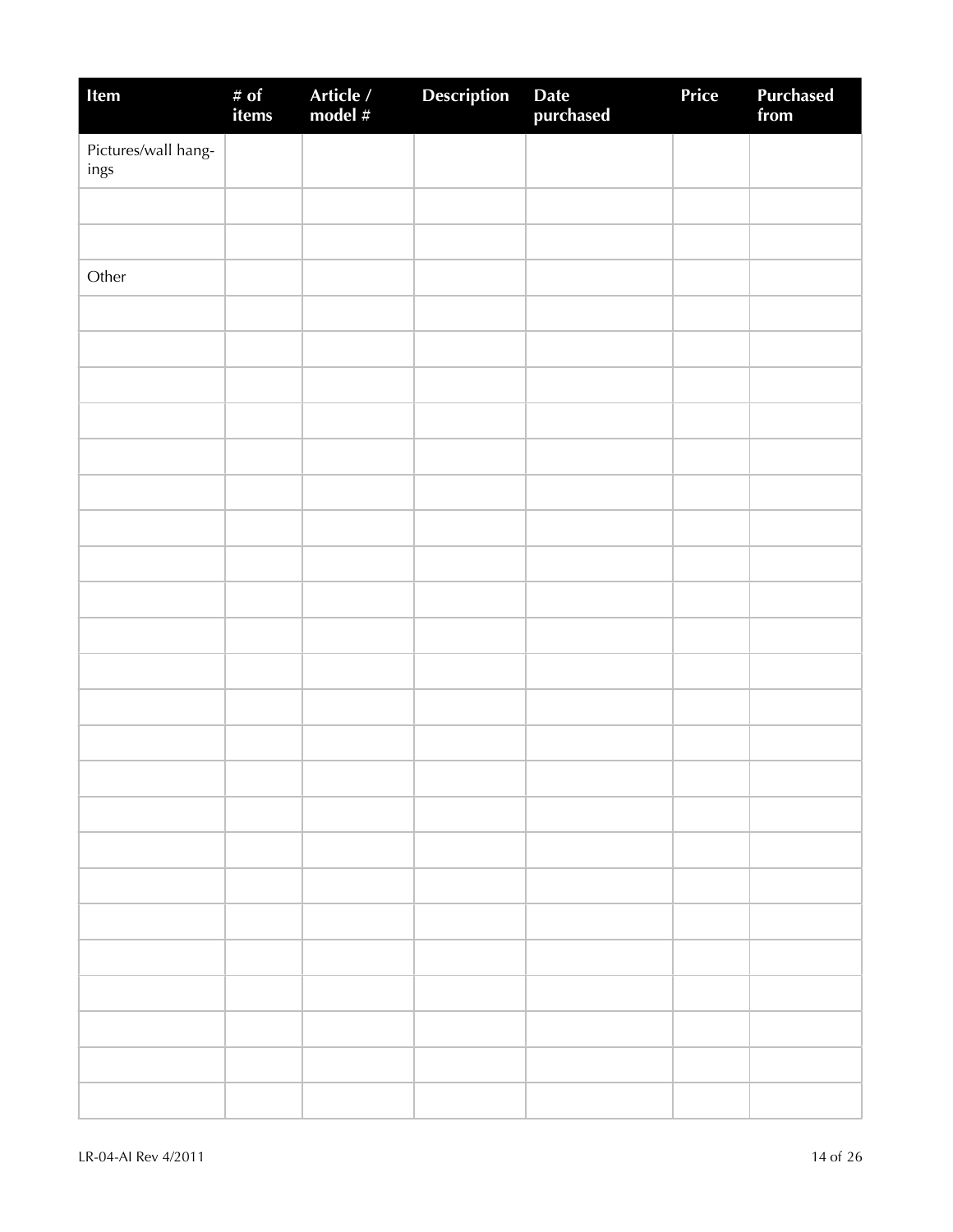# **Utensils / Cutlery / Dishes / Glassware**

| Item | # of<br>items | Article /<br>model # | Description | Date<br>purchased | Price | Purchased<br>from |
|------|---------------|----------------------|-------------|-------------------|-------|-------------------|
|      |               |                      |             |                   |       |                   |
|      |               |                      |             |                   |       |                   |
|      |               |                      |             |                   |       |                   |
|      |               |                      |             |                   |       |                   |
|      |               |                      |             |                   |       |                   |
|      |               |                      |             |                   |       |                   |
|      |               |                      |             |                   |       |                   |
|      |               |                      |             |                   |       |                   |
|      |               |                      |             |                   |       |                   |
|      |               |                      |             |                   |       |                   |
|      |               |                      |             |                   |       |                   |
|      |               |                      |             |                   |       |                   |
|      |               |                      |             |                   |       |                   |
|      |               |                      |             |                   |       |                   |
|      |               |                      |             |                   |       |                   |
|      |               |                      |             |                   |       |                   |
|      |               |                      |             |                   |       |                   |
|      |               |                      |             |                   |       |                   |
|      |               |                      |             |                   |       |                   |
|      |               |                      |             |                   |       |                   |
|      |               |                      |             |                   |       |                   |
|      |               |                      |             |                   |       |                   |
|      |               |                      |             |                   |       |                   |
|      |               |                      |             |                   |       |                   |
|      |               |                      |             |                   |       |                   |
|      |               |                      |             |                   |       |                   |
|      |               |                      |             |                   |       |                   |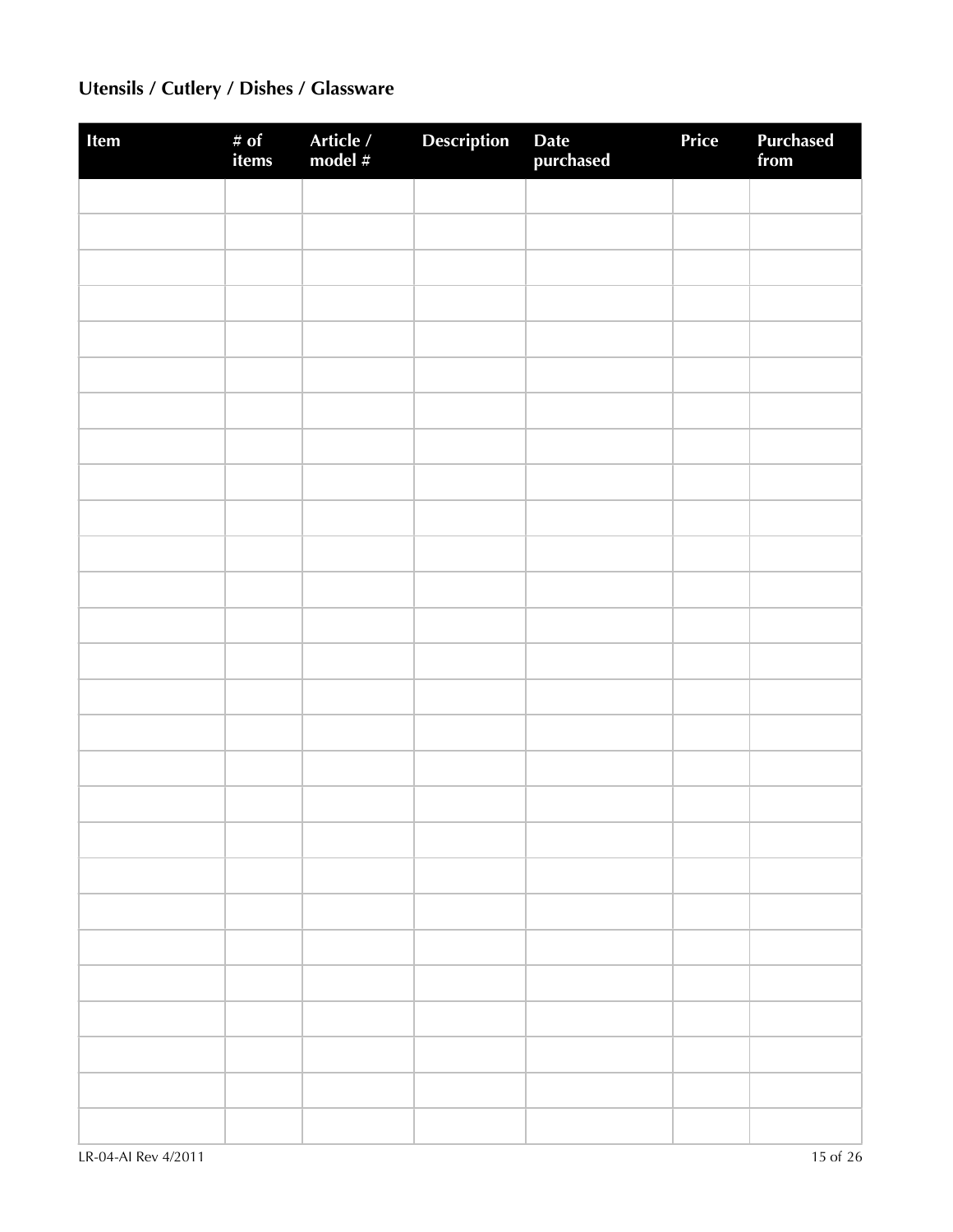# **Pots and Pans / Baking Pans and Dishes / Bowls**

| Item | # of<br>items | Article /<br>model # | <b>Description</b> | Date<br>purchased | Price | <b>Purchased</b><br>from |
|------|---------------|----------------------|--------------------|-------------------|-------|--------------------------|
|      |               |                      |                    |                   |       |                          |
|      |               |                      |                    |                   |       |                          |
|      |               |                      |                    |                   |       |                          |
|      |               |                      |                    |                   |       |                          |
|      |               |                      |                    |                   |       |                          |
|      |               |                      |                    |                   |       |                          |
|      |               |                      |                    |                   |       |                          |
|      |               |                      |                    |                   |       |                          |
|      |               |                      |                    |                   |       |                          |
|      |               |                      |                    |                   |       |                          |
|      |               |                      |                    |                   |       |                          |
|      |               |                      |                    |                   |       |                          |
|      |               |                      |                    |                   |       |                          |
|      |               |                      |                    |                   |       |                          |
|      |               |                      |                    |                   |       |                          |
|      |               |                      |                    |                   |       |                          |
|      |               |                      |                    |                   |       |                          |
|      |               |                      |                    |                   |       |                          |
|      |               |                      |                    |                   |       |                          |
|      |               |                      |                    |                   |       |                          |
|      |               |                      |                    |                   |       |                          |
|      |               |                      |                    |                   |       |                          |
|      |               |                      |                    |                   |       |                          |
|      |               |                      |                    |                   |       |                          |
|      |               |                      |                    |                   |       |                          |
|      |               |                      |                    |                   |       |                          |
|      |               |                      |                    |                   |       |                          |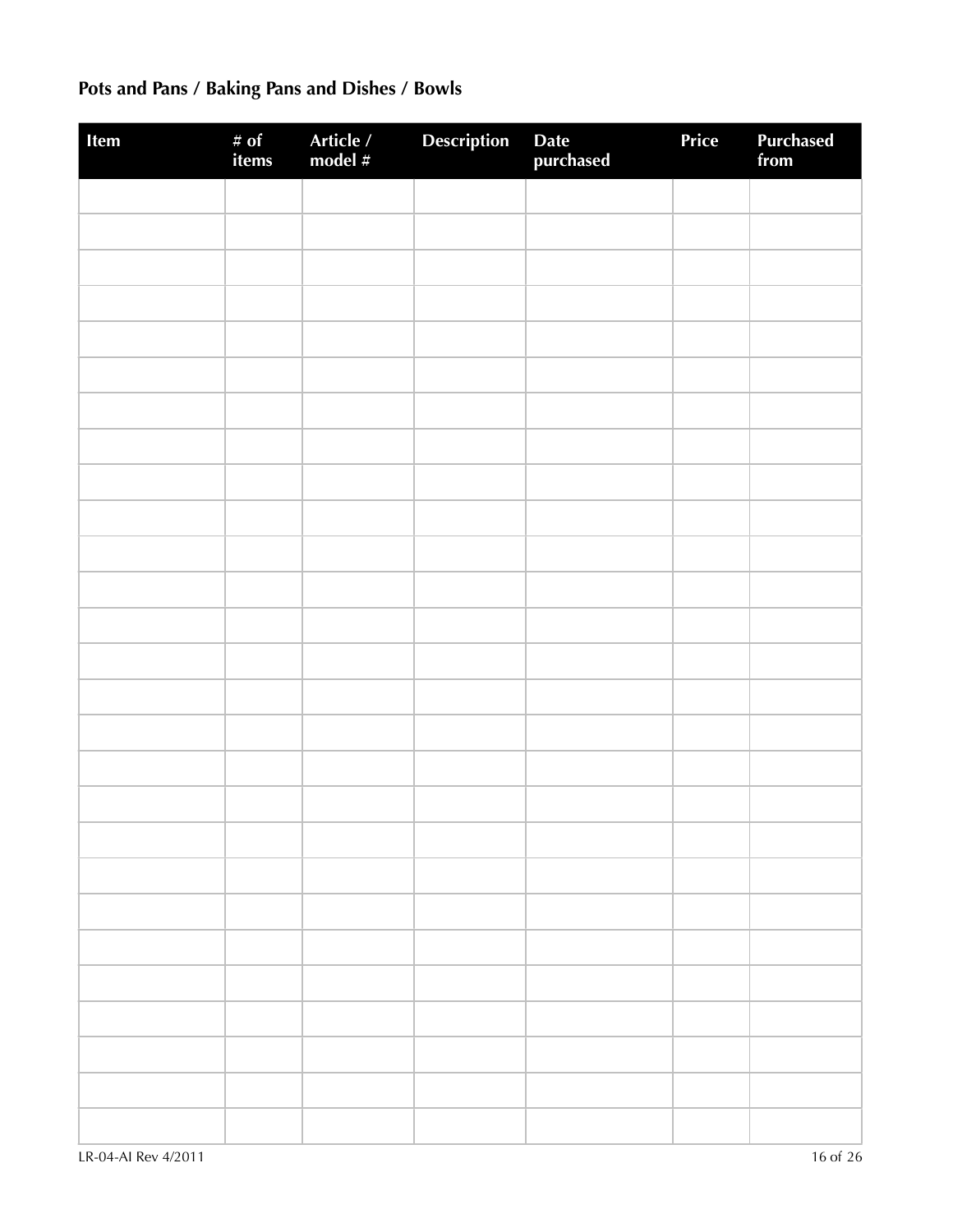## **Family Room**

| Item                        | # of<br>items | Article /<br>model # | <b>Description</b> | <b>Date</b><br>purchased | Price | <b>Purchased</b><br>from |
|-----------------------------|---------------|----------------------|--------------------|--------------------------|-------|--------------------------|
| Sofas                       |               |                      |                    |                          |       |                          |
| Ottoman                     |               |                      |                    |                          |       |                          |
| Chairs                      |               |                      |                    |                          |       |                          |
| Lamps                       |               |                      |                    |                          |       |                          |
| Rugs                        |               |                      |                    |                          |       |                          |
| <b>Tables</b>               |               |                      |                    |                          |       |                          |
| Curtains                    |               |                      |                    |                          |       |                          |
| Draperies                   |               |                      |                    |                          |       |                          |
| MIrrors                     |               |                      |                    |                          |       |                          |
| Clocks                      |               |                      |                    |                          |       |                          |
| Radios                      |               |                      |                    |                          |       |                          |
| Piano/organ                 |               |                      |                    |                          |       |                          |
| Stereo                      |               |                      |                    |                          |       |                          |
| Pictures/wall hang-<br>ings |               |                      |                    |                          |       |                          |
|                             |               |                      |                    |                          |       |                          |
|                             |               |                      |                    |                          |       |                          |
| Desk                        |               |                      |                    |                          |       |                          |
| Fireplace equip-<br>ment    |               |                      |                    |                          |       |                          |
| Bookcase                    |               |                      |                    |                          |       |                          |
| Television                  |               |                      |                    |                          |       |                          |
| Video games                 |               |                      |                    |                          |       |                          |
| <b>Tapes</b>                |               |                      |                    |                          |       |                          |
| Compact disks               |               |                      |                    |                          |       |                          |
| ${\sf VCR}$                 |               |                      |                    |                          |       |                          |
| DVD player                  |               |                      |                    |                          |       |                          |
| $\textsf{DVDs}$             |               |                      |                    |                          |       |                          |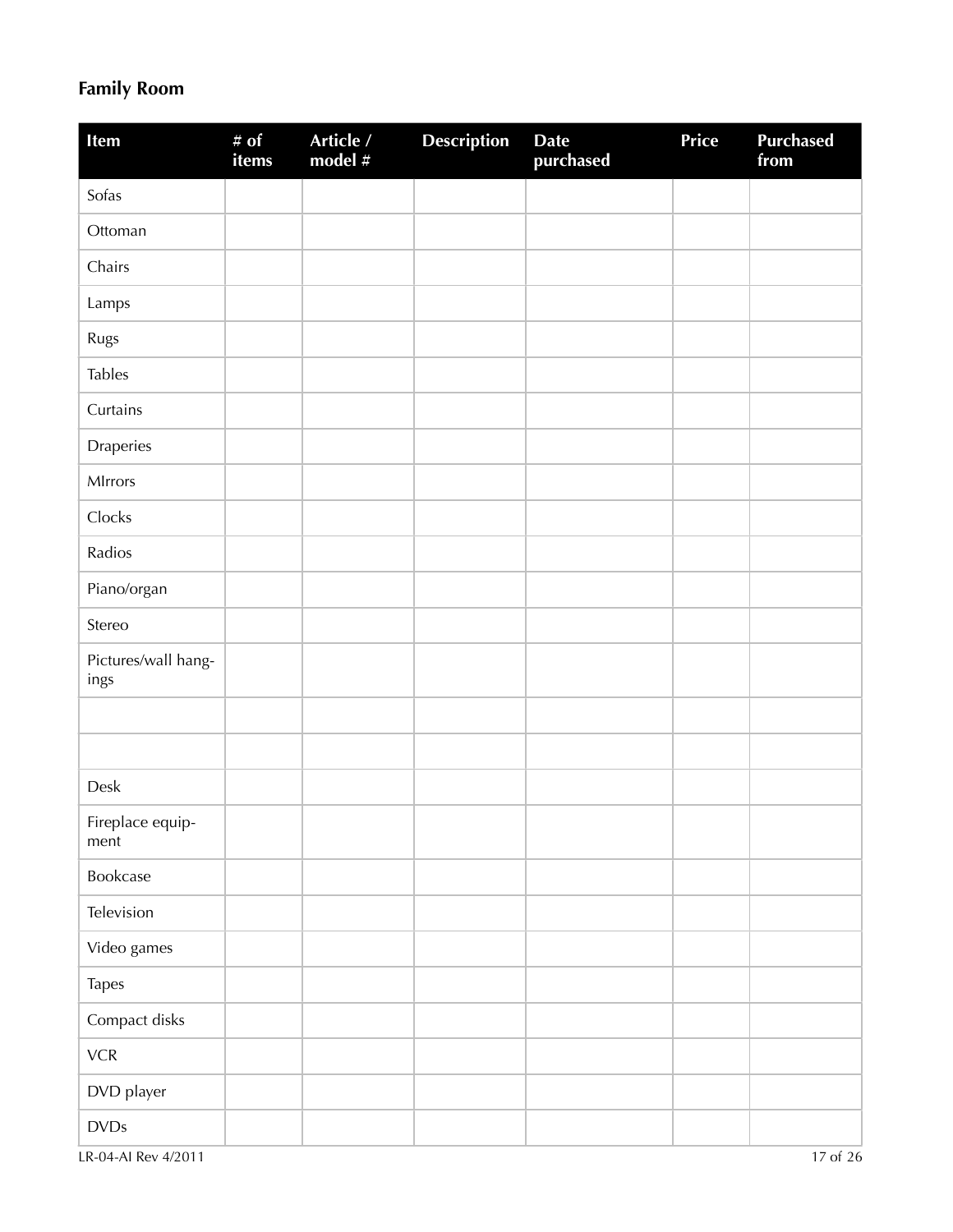| Item             | # $of$<br>items | Article /<br>model # | <b>Description</b> | Date<br>purchased | Price | <b>Purchased</b><br>from |
|------------------|-----------------|----------------------|--------------------|-------------------|-------|--------------------------|
| Air conditioner  |                 |                      |                    |                   |       |                          |
| Cabinet contents |                 |                      |                    |                   |       |                          |
|                  |                 |                      |                    |                   |       |                          |
|                  |                 |                      |                    |                   |       |                          |
| Books            |                 |                      |                    |                   |       |                          |
| Camcorder        |                 |                      |                    |                   |       |                          |
| Plants           |                 |                      |                    |                   |       |                          |
|                  |                 |                      |                    |                   |       |                          |
|                  |                 |                      |                    |                   |       |                          |
| Other            |                 |                      |                    |                   |       |                          |
|                  |                 |                      |                    |                   |       |                          |
|                  |                 |                      |                    |                   |       |                          |
|                  |                 |                      |                    |                   |       |                          |
|                  |                 |                      |                    |                   |       |                          |
|                  |                 |                      |                    |                   |       |                          |
|                  |                 |                      |                    |                   |       |                          |
|                  |                 |                      |                    |                   |       |                          |
|                  |                 |                      |                    |                   |       |                          |
|                  |                 |                      |                    |                   |       |                          |
|                  |                 |                      |                    |                   |       |                          |
|                  |                 |                      |                    |                   |       |                          |
|                  |                 |                      |                    |                   |       |                          |
|                  |                 |                      |                    |                   |       |                          |
|                  |                 |                      |                    |                   |       |                          |
|                  |                 |                      |                    |                   |       |                          |
|                  |                 |                      |                    |                   |       |                          |
|                  |                 |                      |                    |                   |       |                          |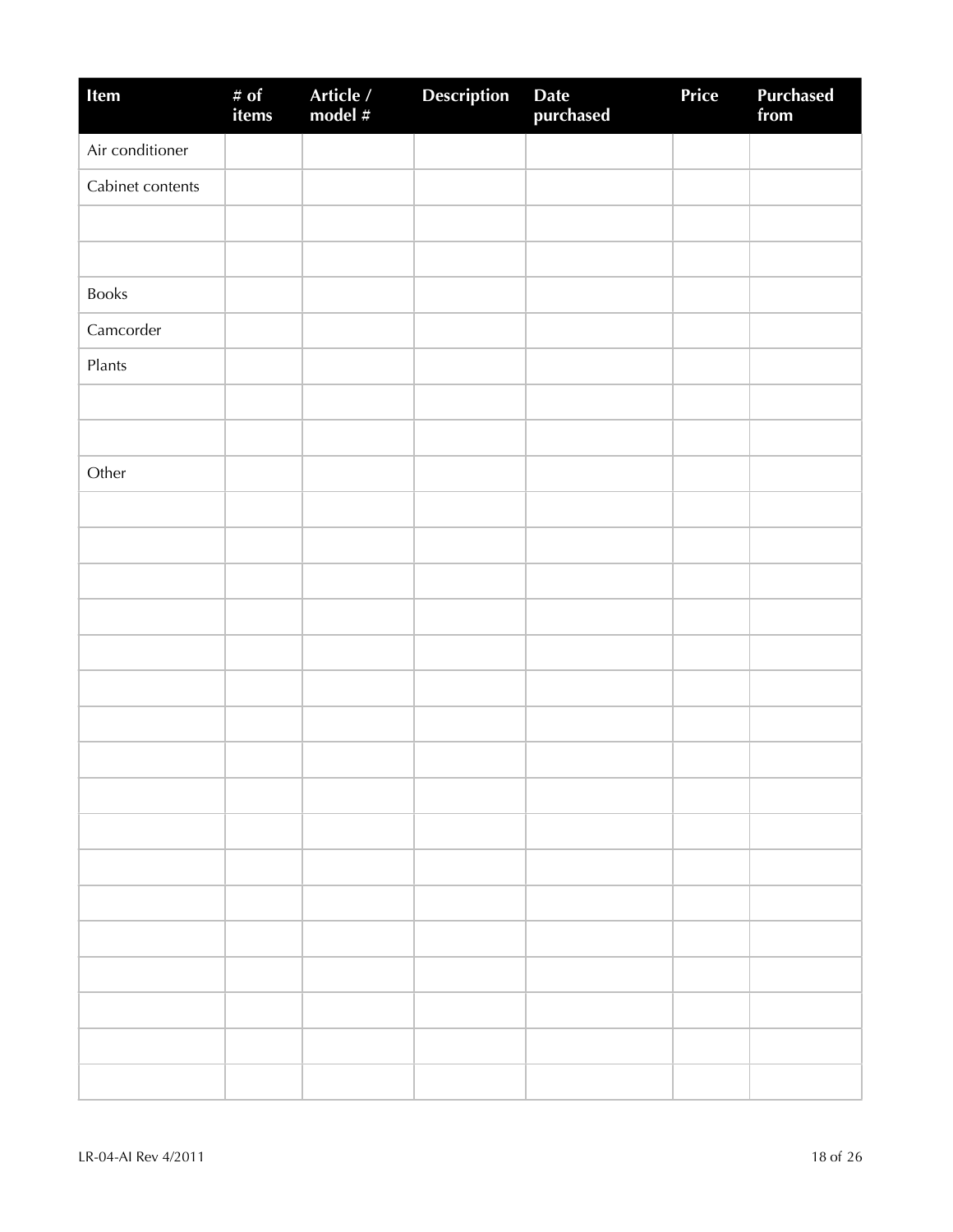### **Home Office**

| Item                     | # $of$<br>items | Article /<br>model # | <b>Description</b> | <b>Date</b><br>purchased | <b>Price</b> | <b>Purchased</b><br>from |
|--------------------------|-----------------|----------------------|--------------------|--------------------------|--------------|--------------------------|
| ${\sf Desk}$             |                 |                      |                    |                          |              |                          |
| Chair                    |                 |                      |                    |                          |              |                          |
| Couch                    |                 |                      |                    |                          |              |                          |
| Computer                 |                 |                      |                    |                          |              |                          |
| Printer                  |                 |                      |                    |                          |              |                          |
| Scanner                  |                 |                      |                    |                          |              |                          |
| Fax machine              |                 |                      |                    |                          |              |                          |
| Cordless phone           |                 |                      |                    |                          |              |                          |
| Tape recorder            |                 |                      |                    |                          |              |                          |
| Bookcase                 |                 |                      |                    |                          |              |                          |
| Books                    |                 |                      |                    |                          |              |                          |
| Curtains                 |                 |                      |                    |                          |              |                          |
| Lamps                    |                 |                      |                    |                          |              |                          |
| Radio                    |                 |                      |                    |                          |              |                          |
| Rug                      |                 |                      |                    |                          |              |                          |
| Fireplace equip-<br>ment |                 |                      |                    |                          |              |                          |
| Other                    |                 |                      |                    |                          |              |                          |
|                          |                 |                      |                    |                          |              |                          |
|                          |                 |                      |                    |                          |              |                          |
|                          |                 |                      |                    |                          |              |                          |
|                          |                 |                      |                    |                          |              |                          |
|                          |                 |                      |                    |                          |              |                          |
|                          |                 |                      |                    |                          |              |                          |
|                          |                 |                      |                    |                          |              |                          |
|                          |                 |                      |                    |                          |              |                          |
|                          |                 |                      |                    |                          |              |                          |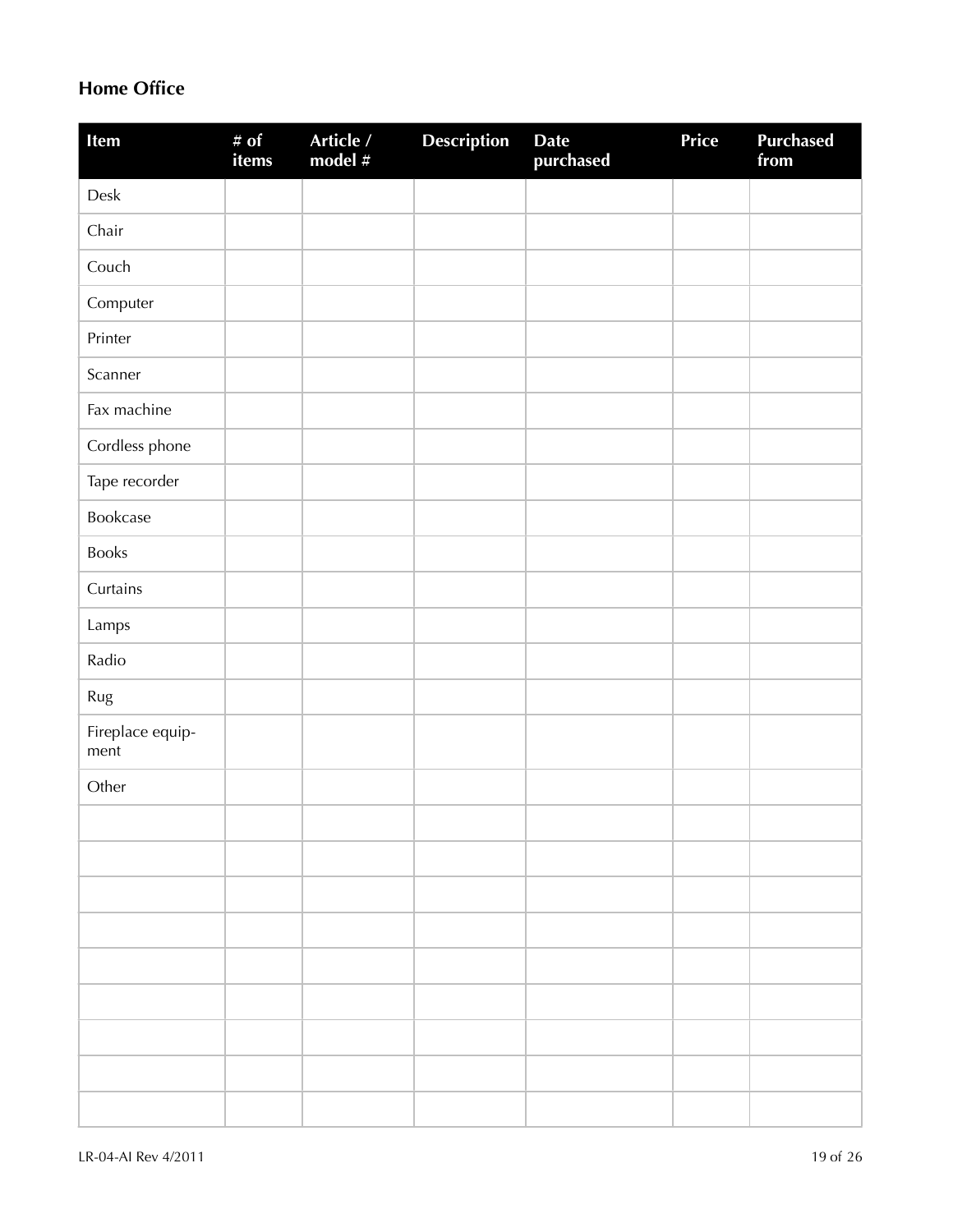#### **Bathroom 1**

| Item                        | # of<br>items | Article /<br>model # | <b>Description</b> | <b>Date</b><br>purchased | Price | <b>Purchased</b><br>from |
|-----------------------------|---------------|----------------------|--------------------|--------------------------|-------|--------------------------|
| Clothes hamper              |               |                      |                    |                          |       |                          |
| Curtains                    |               |                      |                    |                          |       |                          |
| Electrical appli-<br>ances  |               |                      |                    |                          |       |                          |
| Scale                       |               |                      |                    |                          |       |                          |
| Shower curtain              |               |                      |                    |                          |       |                          |
| Pictures/wall hang-<br>ings |               |                      |                    |                          |       |                          |
| Toliet arcticles            |               |                      |                    |                          |       |                          |
| Linens                      |               |                      |                    |                          |       |                          |
|                             |               |                      |                    |                          |       |                          |
|                             |               |                      |                    |                          |       |                          |
|                             |               |                      |                    |                          |       |                          |
|                             |               |                      |                    |                          |       |                          |
| Other                       |               |                      |                    |                          |       |                          |
|                             |               |                      |                    |                          |       |                          |
|                             |               |                      |                    |                          |       |                          |
|                             |               |                      |                    |                          |       |                          |
|                             |               |                      |                    |                          |       |                          |
|                             |               |                      |                    |                          |       |                          |
|                             |               |                      |                    |                          |       |                          |
|                             |               |                      |                    |                          |       |                          |
|                             |               |                      |                    |                          |       |                          |
|                             |               |                      |                    |                          |       |                          |
|                             |               |                      |                    |                          |       |                          |
|                             |               |                      |                    |                          |       |                          |
|                             |               |                      |                    |                          |       |                          |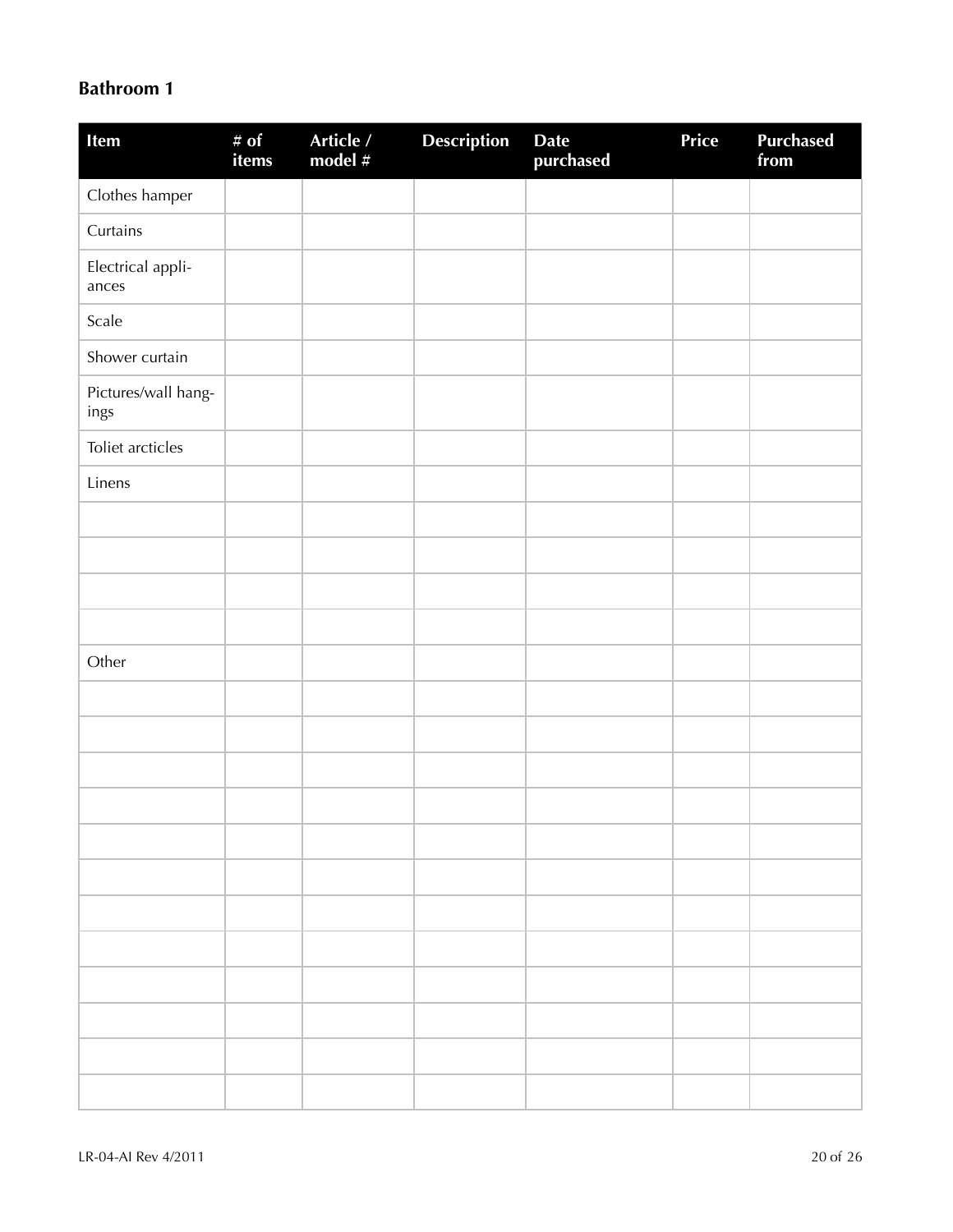### **Bathroom 2**

| Item                        | # $of$<br>items | Article /<br>model # | Description | <b>Date</b><br>purchased | Price | <b>Purchased</b><br>from |
|-----------------------------|-----------------|----------------------|-------------|--------------------------|-------|--------------------------|
| Clothes hamper              |                 |                      |             |                          |       |                          |
| Curtains                    |                 |                      |             |                          |       |                          |
| Electrical appli-<br>ances  |                 |                      |             |                          |       |                          |
| Scale                       |                 |                      |             |                          |       |                          |
| Shower curtain              |                 |                      |             |                          |       |                          |
| Pictures/wall hang-<br>ings |                 |                      |             |                          |       |                          |
| Toliet arcticles            |                 |                      |             |                          |       |                          |
| Linens                      |                 |                      |             |                          |       |                          |
|                             |                 |                      |             |                          |       |                          |
|                             |                 |                      |             |                          |       |                          |
|                             |                 |                      |             |                          |       |                          |
|                             |                 |                      |             |                          |       |                          |
| Other                       |                 |                      |             |                          |       |                          |
|                             |                 |                      |             |                          |       |                          |
|                             |                 |                      |             |                          |       |                          |
|                             |                 |                      |             |                          |       |                          |
|                             |                 |                      |             |                          |       |                          |
|                             |                 |                      |             |                          |       |                          |
|                             |                 |                      |             |                          |       |                          |
|                             |                 |                      |             |                          |       |                          |
|                             |                 |                      |             |                          |       |                          |
|                             |                 |                      |             |                          |       |                          |
|                             |                 |                      |             |                          |       |                          |
|                             |                 |                      |             |                          |       |                          |
|                             |                 |                      |             |                          |       |                          |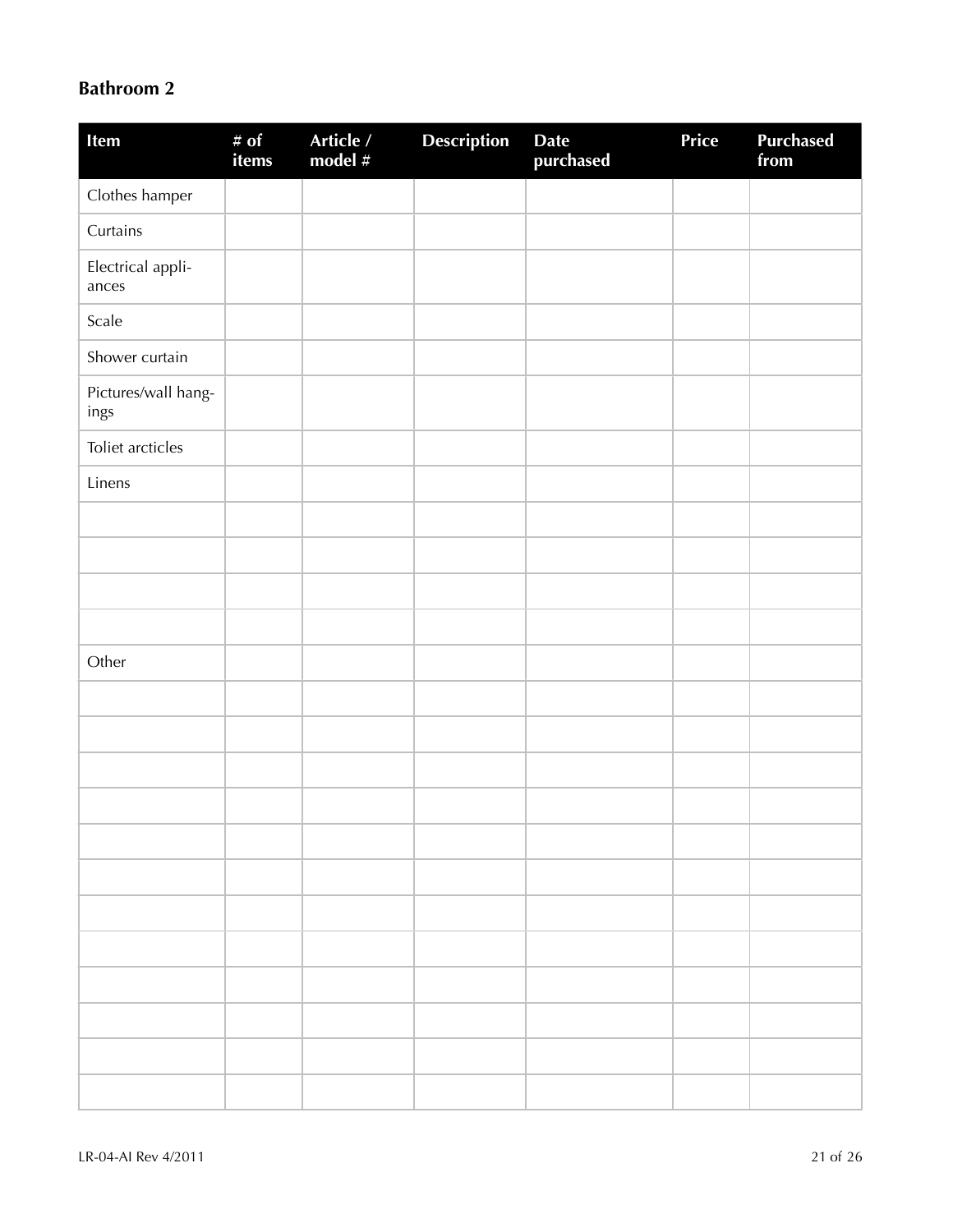### **Garage / Basement**

| Item                      | # $\overline{of}$<br>items | Article /<br>model # | <b>Description</b> | <b>Date</b><br>purchased | Price | <b>Purchased</b><br>from |
|---------------------------|----------------------------|----------------------|--------------------|--------------------------|-------|--------------------------|
| Luggage/trunks            |                            |                      |                    |                          |       |                          |
| Sports equipment          |                            |                      |                    |                          |       |                          |
| <b>Boats</b>              |                            |                      |                    |                          |       |                          |
| Trailers                  |                            |                      |                    |                          |       |                          |
| Heater                    |                            |                      |                    |                          |       |                          |
| Dehumidifier              |                            |                      |                    |                          |       |                          |
| Ornamental lawn<br>items  |                            |                      |                    |                          |       |                          |
| Lawn mower                |                            |                      |                    |                          |       |                          |
| Shovels                   |                            |                      |                    |                          |       |                          |
| Spreaders                 |                            |                      |                    |                          |       |                          |
| Sprinklers/hoses          |                            |                      |                    |                          |       |                          |
| Snow blower               |                            |                      |                    |                          |       |                          |
| Garden tools/<br>supplies |                            |                      |                    |                          |       |                          |
| Ladders/step stools       |                            |                      |                    |                          |       |                          |
| Work bench                |                            |                      |                    |                          |       |                          |
| Carpentry tools           |                            |                      |                    |                          |       |                          |
| Holiday decora-<br>tions  |                            |                      |                    |                          |       |                          |
| Pet supplies              |                            |                      |                    |                          |       |                          |
| Other                     |                            |                      |                    |                          |       |                          |
|                           |                            |                      |                    |                          |       |                          |
|                           |                            |                      |                    |                          |       |                          |
|                           |                            |                      |                    |                          |       |                          |
|                           |                            |                      |                    |                          |       |                          |
|                           |                            |                      |                    |                          |       |                          |
|                           |                            |                      |                    |                          |       |                          |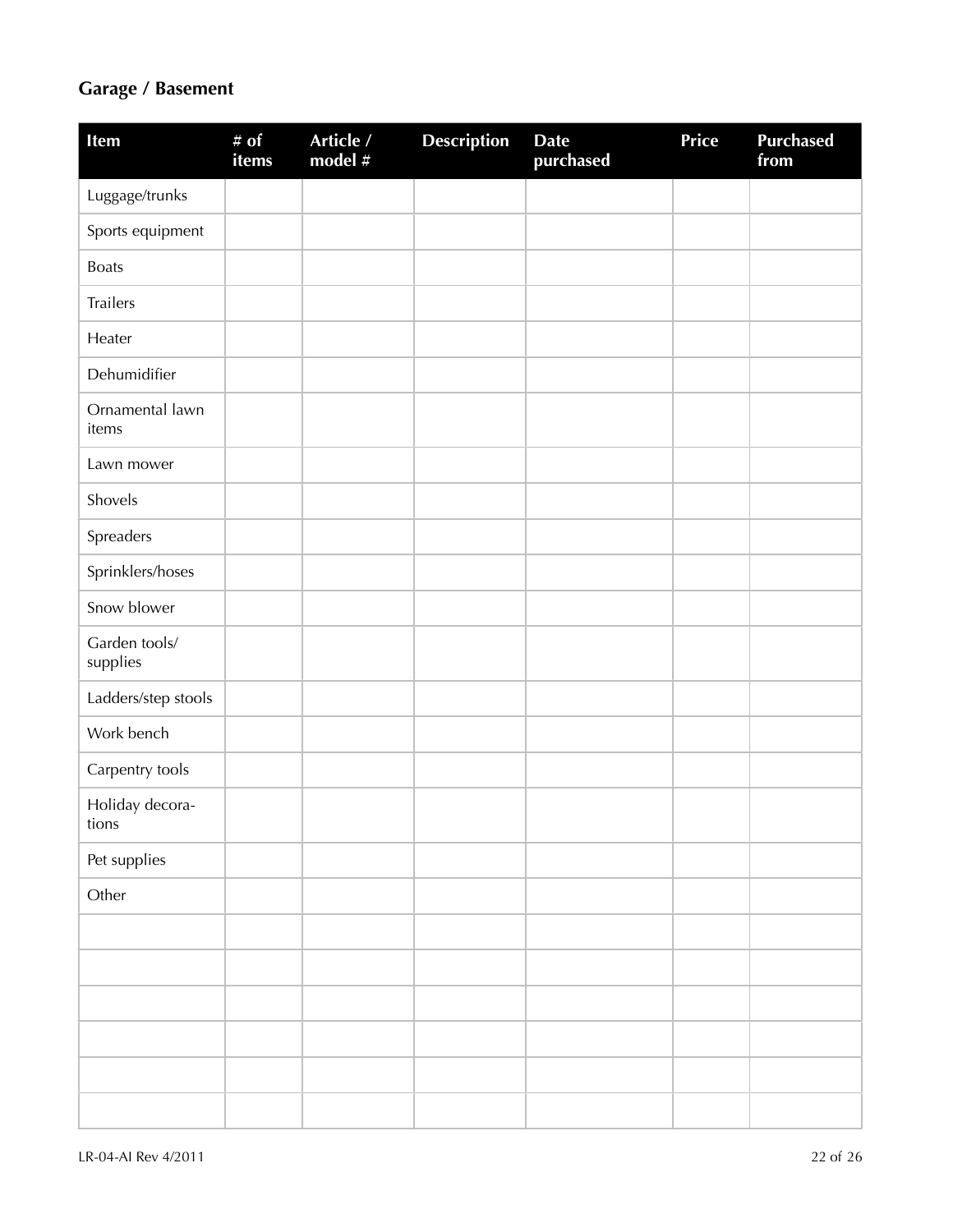### **Porch / Patio**

| Item           | # of<br>items | Article /<br>model # | <b>Description</b> | Date<br>purchased | Price | <b>Purchased</b><br>from |
|----------------|---------------|----------------------|--------------------|-------------------|-------|--------------------------|
| Chairs         |               |                      |                    |                   |       |                          |
| <b>Tables</b>  |               |                      |                    |                   |       |                          |
| Umbrella       |               |                      |                    |                   |       |                          |
| Floor covering |               |                      |                    |                   |       |                          |
| Grill          |               |                      |                    |                   |       |                          |
| Planters       |               |                      |                    |                   |       |                          |
| Other          |               |                      |                    |                   |       |                          |
|                |               |                      |                    |                   |       |                          |
|                |               |                      |                    |                   |       |                          |
|                |               |                      |                    |                   |       |                          |
|                |               |                      |                    |                   |       |                          |
|                |               |                      |                    |                   |       |                          |
|                |               |                      |                    |                   |       |                          |
|                |               |                      |                    |                   |       |                          |
|                |               |                      |                    |                   |       |                          |
|                |               |                      |                    |                   |       |                          |
|                |               |                      |                    |                   |       |                          |
|                |               |                      |                    |                   |       |                          |
|                |               |                      |                    |                   |       |                          |
|                |               |                      |                    |                   |       |                          |
|                |               |                      |                    |                   |       |                          |
|                |               |                      |                    |                   |       |                          |
|                |               |                      |                    |                   |       |                          |
|                |               |                      |                    |                   |       |                          |
|                |               |                      |                    |                   |       |                          |
|                |               |                      |                    |                   |       |                          |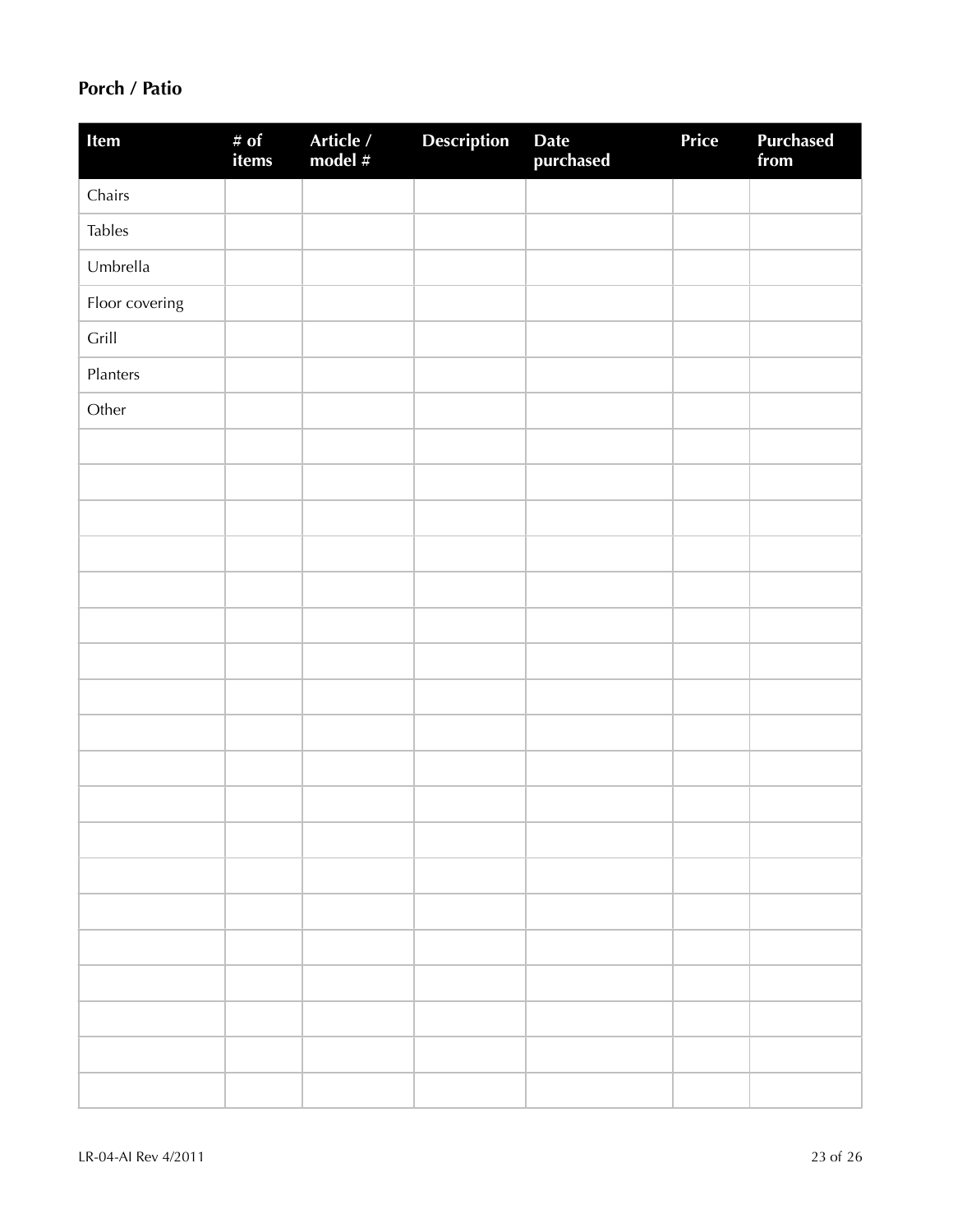### **Closets**

| Item           | # of<br>items | Article /<br>model # | <b>Description</b> | Date<br>purchased | Price | Purchased<br>from |
|----------------|---------------|----------------------|--------------------|-------------------|-------|-------------------|
| Chairs         |               |                      |                    |                   |       |                   |
| <b>Tables</b>  |               |                      |                    |                   |       |                   |
| Umbrella       |               |                      |                    |                   |       |                   |
| Floor covering |               |                      |                    |                   |       |                   |
| Grill          |               |                      |                    |                   |       |                   |
| Planters       |               |                      |                    |                   |       |                   |
| Other          |               |                      |                    |                   |       |                   |
|                |               |                      |                    |                   |       |                   |
|                |               |                      |                    |                   |       |                   |
|                |               |                      |                    |                   |       |                   |
|                |               |                      |                    |                   |       |                   |
|                |               |                      |                    |                   |       |                   |
|                |               |                      |                    |                   |       |                   |
|                |               |                      |                    |                   |       |                   |
|                |               |                      |                    |                   |       |                   |
|                |               |                      |                    |                   |       |                   |
|                |               |                      |                    |                   |       |                   |
|                |               |                      |                    |                   |       |                   |
|                |               |                      |                    |                   |       |                   |
|                |               |                      |                    |                   |       |                   |
|                |               |                      |                    |                   |       |                   |
|                |               |                      |                    |                   |       |                   |
|                |               |                      |                    |                   |       |                   |
|                |               |                      |                    |                   |       |                   |
|                |               |                      |                    |                   |       |                   |
|                |               |                      |                    |                   |       |                   |
|                |               |                      |                    |                   |       |                   |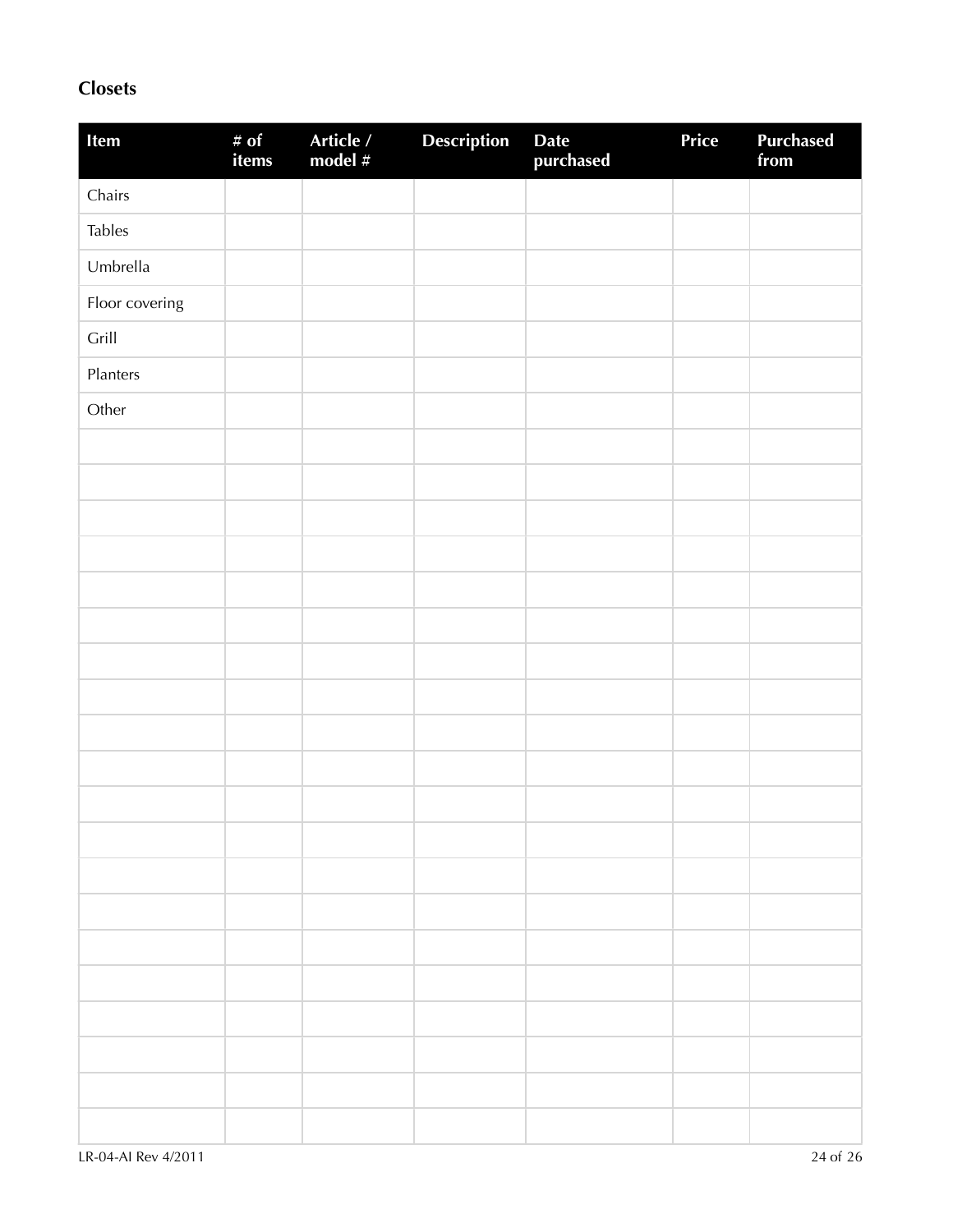### **Miscellaneous items**

| Item | # of<br>items | Article /<br>model # | Description | Date<br>purchased | Price | Purchased<br>from |
|------|---------------|----------------------|-------------|-------------------|-------|-------------------|
|      |               |                      |             |                   |       |                   |
|      |               |                      |             |                   |       |                   |
|      |               |                      |             |                   |       |                   |
|      |               |                      |             |                   |       |                   |
|      |               |                      |             |                   |       |                   |
|      |               |                      |             |                   |       |                   |
|      |               |                      |             |                   |       |                   |
|      |               |                      |             |                   |       |                   |
|      |               |                      |             |                   |       |                   |
|      |               |                      |             |                   |       |                   |
|      |               |                      |             |                   |       |                   |
|      |               |                      |             |                   |       |                   |
|      |               |                      |             |                   |       |                   |
|      |               |                      |             |                   |       |                   |
|      |               |                      |             |                   |       |                   |
|      |               |                      |             |                   |       |                   |
|      |               |                      |             |                   |       |                   |
|      |               |                      |             |                   |       |                   |
|      |               |                      |             |                   |       |                   |
|      |               |                      |             |                   |       |                   |
|      |               |                      |             |                   |       |                   |
|      |               |                      |             |                   |       |                   |
|      |               |                      |             |                   |       |                   |
|      |               |                      |             |                   |       |                   |
|      |               |                      |             |                   |       |                   |
|      |               |                      |             |                   |       |                   |
|      |               |                      |             |                   |       |                   |